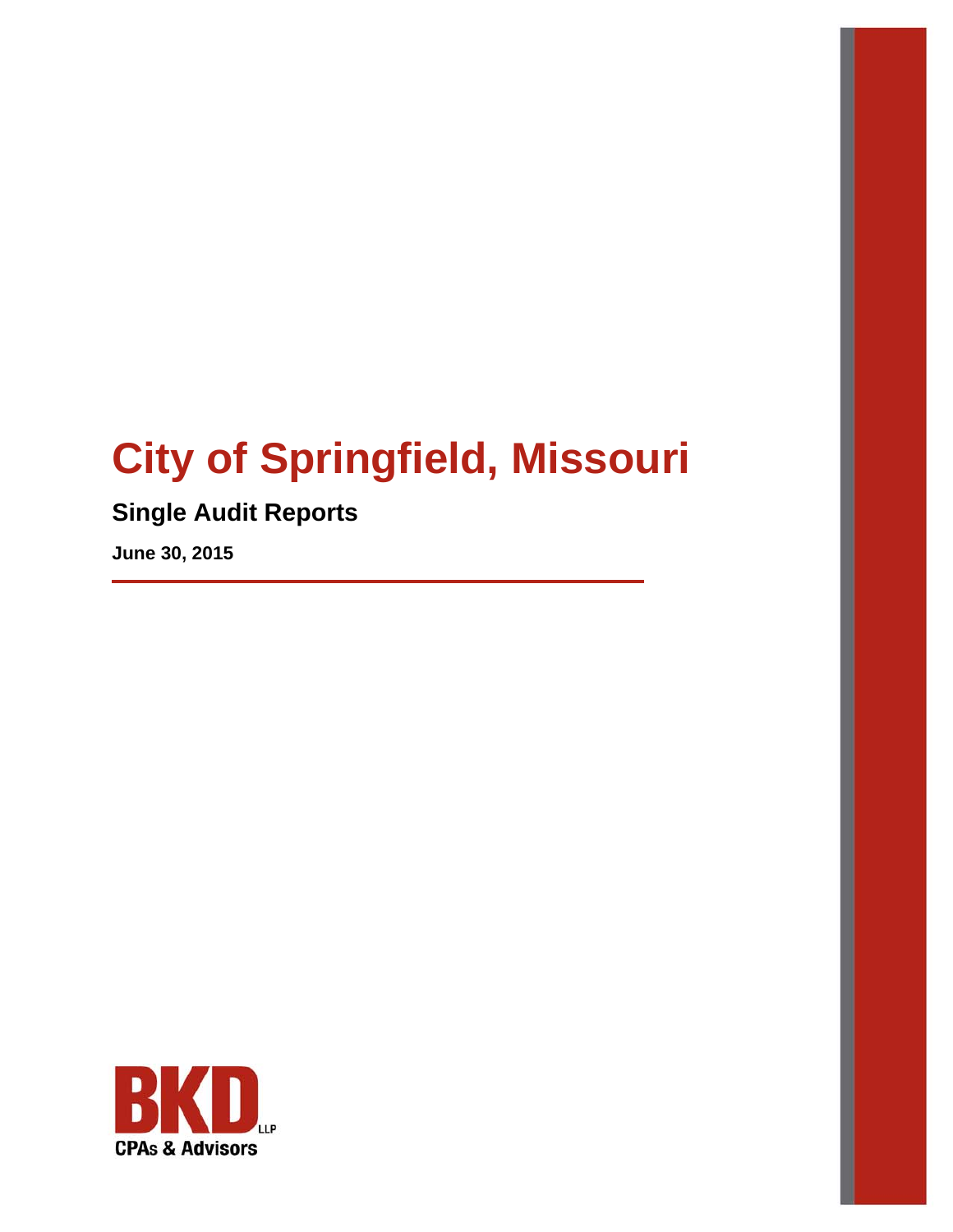# **City of Springfield, Missouri**

**June 30, 2015** 

### **Contents**

| Independent Auditor's Report on Internal Control Over Financial Reporting<br>and on Compliance and Other Matters Based on an Audit of the Financial<br>Statements Performed in Accordance with Government Auditing Standards 9       |
|--------------------------------------------------------------------------------------------------------------------------------------------------------------------------------------------------------------------------------------|
| Report on Compliance for Each Major Federal Program; Report on Internal Control<br>Over Compliance; and Report on the Schedule of Expenditures of Federal<br>Awards Required by OMB Circular A-133 - Independent Auditor's Report 11 |
| 14                                                                                                                                                                                                                                   |
| 18                                                                                                                                                                                                                                   |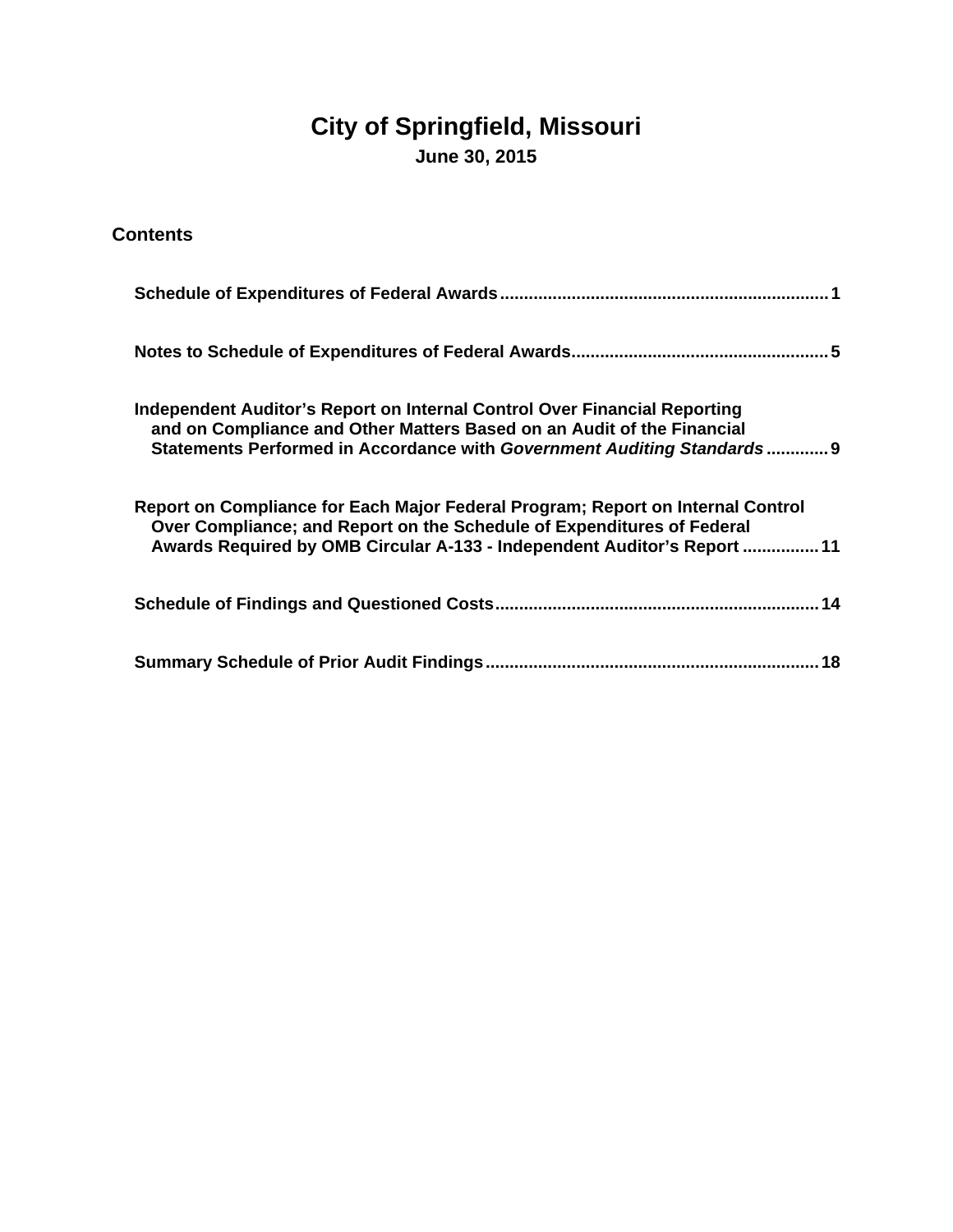### **City of Springfield, Missouri Schedule of Expenditures of Federal Awards**

### **Year Ended June 30, 2015**

| Federal Grantor/Pass-Through Grantor/<br><b>Program Title</b>                                                                                                                                                                                                                                                                              | Federal<br><b>CFDA</b><br><b>Number</b> | <b>Grant/Contract</b><br>Number                     |                               |
|--------------------------------------------------------------------------------------------------------------------------------------------------------------------------------------------------------------------------------------------------------------------------------------------------------------------------------------------|-----------------------------------------|-----------------------------------------------------|-------------------------------|
| U.S. Department of Agriculture:                                                                                                                                                                                                                                                                                                            |                                         |                                                     |                               |
| Special Supplemental Nutrition Program for Women, Infants and Children:<br>Passed through the Missouri Department of Health and Senior Services:<br>2013 - 14 WIC Local Agency Nutrition Services                                                                                                                                          | 10.557                                  | ERS04514217                                         | \$<br>312.502                 |
| 2014 – 15 WIC Local Agency Nutrition Services                                                                                                                                                                                                                                                                                              | 10.557                                  | ERS04515091                                         | 937,970                       |
| Subtotal for CFDA 10.557                                                                                                                                                                                                                                                                                                                   |                                         |                                                     | 1,250,472                     |
| Child Nutrition Cluster:<br>Summer Food Service Program for Children:<br>Passed through the Missouri Department of Health and Senior Services:<br>2014 Summer Food Service Program Inspections - Child Nutrition<br>2015 Summer Food Service Program Inspections - Child Nutrition<br>Subtotal for CFDA 10.559 and Child Nutrition Cluster | 10.559<br>10.559                        | ERS219-1497i<br>ERS219-1597i                        | 180<br>790<br>970             |
| State Administrative Expenses for Child Nutrition:                                                                                                                                                                                                                                                                                         |                                         |                                                     |                               |
| Passed through the Missouri Department of Health and Senior Services:<br>2013 - 14 Child Care Health Consultation<br>2014 - 15 Child Care Health Consultation                                                                                                                                                                              | 10.560<br>10.560                        | DH140004070<br>DH150008102                          | 379<br>1,524                  |
| Subtotal for CFDA 10.560                                                                                                                                                                                                                                                                                                                   |                                         |                                                     | 1,903<br>1,253,345            |
| Total U.S. Department of Agriculture<br>U.S. Department of Housing and Urban Development:<br><b>CDBG</b> - Entitlement Grants Cluster:<br>Community Development Block Grants/Entitlement Grants:                                                                                                                                           |                                         |                                                     |                               |
| 2013 - 14 Community Development Block Grant (CDBG)<br>Program income                                                                                                                                                                                                                                                                       | 14.218<br>14.218                        | B-13-MC-29-0007                                     | 1,123,303<br>2,700            |
| Passed through the Mayor's Commission on Human Rights:<br>Mayor's Commission on Human Rights and Community Relations                                                                                                                                                                                                                       | 14.218                                  | <b>MCHR 012014</b>                                  | 951                           |
| Subtotal for CFDA 14.218 and CDBG - Entitlement Grants Cluster                                                                                                                                                                                                                                                                             |                                         |                                                     | 1,126,954                     |
| <b>Emergency Solutions Grant Program:</b><br>Passed through the Missouri Department of Social Services:<br>2013 - 14 Emergency Solutions Grant<br>2014 – 15 Emergency Solutions Grant                                                                                                                                                      | 14.231<br>14.231                        | 14-756-E<br>15-721-E                                | 85,250<br>30,595              |
| Subtotal for CFDA 14.231                                                                                                                                                                                                                                                                                                                   |                                         |                                                     | 115,845                       |
| Home Investment Partnerships Program:<br>2012 - 13 HOME Investment Partnerships<br>2013 - 14 HOME Investment Partnerships<br>Program income                                                                                                                                                                                                | 14.239<br>14.239<br>14.239              | M-12-MC-29-0202<br>M-13-MC-29-0202                  | 659,314<br>112,763<br>899,304 |
| Subtotal for CFDA 14.239                                                                                                                                                                                                                                                                                                                   |                                         |                                                     | 1,671,381                     |
| Housing Opportunities for Persons with AIDS:<br>Passed through the Missouri Department of Health and Senior Services:<br>2014 - 15 HIV Case Management Services - Southwest Region<br>2015 – 16 HIV Case Management Services – Southwest Region<br>Subtotal for CFDA 14.241                                                                | 14.241<br>14.241                        | C313111001-Am. 1, 2, 3<br>C313111001-Am. 1, 2, 3, 4 | 53,688<br>9,219<br>62,907     |
| Community Development Block Grants/Brownfields Economic Development Initiative:                                                                                                                                                                                                                                                            |                                         |                                                     |                               |
| Brownfields Economic Development Initiative (BEDI) Grant<br>Public and Indian Housing:                                                                                                                                                                                                                                                     | 14.246                                  | B-03-BD-29-0043                                     | 12,686                        |
| Passed through the Housing Authority of the City of Springfield, Missouri:<br>2014 - 15 Housing Authority of Springfield<br>Total U.S. Department of Housing and Urban Development                                                                                                                                                         | 14.850                                  |                                                     | 2,410<br>2.992,183            |
| U.S. Department of Justice:                                                                                                                                                                                                                                                                                                                |                                         |                                                     |                               |
| Public Safety Partnership and Community Policing Grants:<br>2011 – 12 Community Oriented Policing Services (COPS) Hiring Program Grant                                                                                                                                                                                                     | 16.710                                  | 2011ULWX0019                                        | 140,543                       |
| <b>JAG Program Cluster:</b><br>Edward Byrne Memorial Justice Assistance Grant Program:<br>2013 – 14 Justice Assistance Grant (JAG) - Law Enforcement Equipment<br>2014 - 15 Justice Assistance Grant (JAG) - Law Enforcement Equipment                                                                                                     | 16.738<br>16.738                        | 2013-DJ-BX-0303<br>2014-DJ-BX-0094                  | 26,880<br>98,843              |
| Subtotal for CFDA 16.738 and JAG Program Cluster                                                                                                                                                                                                                                                                                           |                                         |                                                     | 125,723                       |
| Equitable Sharing Program:<br><b>Equitable Sharing Program</b><br>Total U.S. Department of Justice                                                                                                                                                                                                                                         | 16.922                                  |                                                     | 75,933<br>342,199             |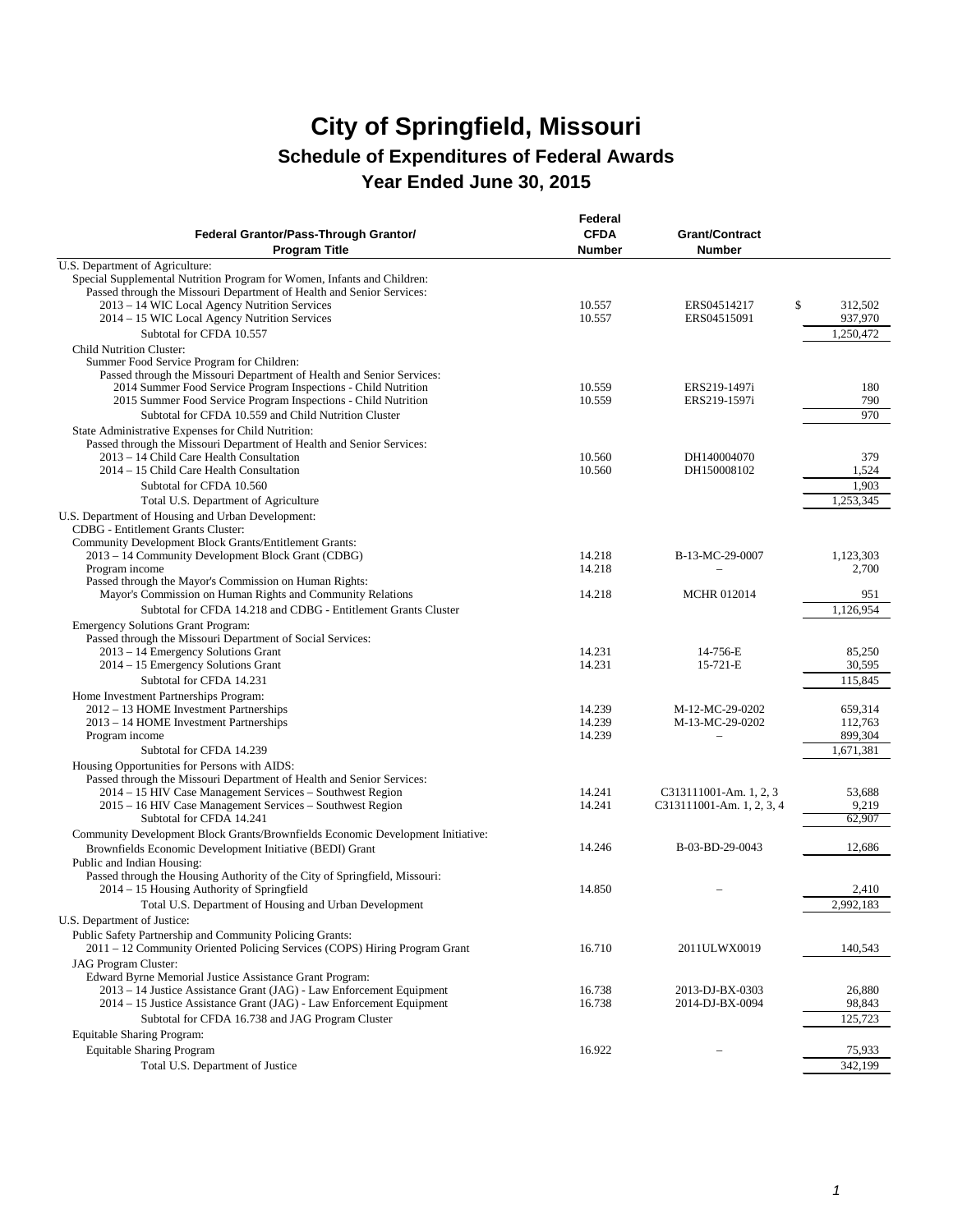### **City of Springfield, Missouri Schedule of Expenditures of Federal Awards**

### **Year Ended June 30, 2015**

| Federal Grantor/Pass-Through Grantor/<br><b>Program Title</b>                                                                     | Federal<br><b>CFDA</b><br><b>Number</b> | <b>Grant/Contract</b><br>Number |                   |
|-----------------------------------------------------------------------------------------------------------------------------------|-----------------------------------------|---------------------------------|-------------------|
| U.S. Department of Labor:                                                                                                         |                                         |                                 |                   |
| Workforce Investment Act (WIA) Cluster:                                                                                           |                                         |                                 |                   |
| WIA/WIOA Adult Program:                                                                                                           |                                         |                                 |                   |
| Passed through the Missouri Division of Workforce Development:                                                                    |                                         |                                 |                   |
| WIA Adult FY14, PY13/14                                                                                                           | 17.258                                  | 10-08-08-14                     | \$<br>188,360     |
| WIA Adult PY14, PY14/15                                                                                                           | 17.258                                  | 10-08-08-15                     | 63,657            |
| WIA Adult FY15, PY14/15                                                                                                           | 17.258                                  | 10-08-08-15                     | 670,572           |
| Job Fair PY92/93                                                                                                                  | 17.258                                  |                                 | 716               |
| 2003 JTPA, IV-D Hi-Risk Adult Special Project PY02/03                                                                             | 17.258                                  |                                 | 337               |
| Subtotal for CFDA 17.258                                                                                                          |                                         |                                 | 923,642           |
| WIA/WIOA Youth Activities:                                                                                                        |                                         |                                 |                   |
| Passed through the Missouri Division of Workforce Development:<br>WIA Youth Program PY13, PY13/14                                 | 17.259                                  | 10-08-08-14                     | 202,207           |
| WIA Youth Program PY14, PY14/15                                                                                                   | 17.259                                  | 10-08-08-15                     | 876,861           |
| WIA Youth Program PY15, PY15/16                                                                                                   | 17.259                                  | 10-08-08-16                     | 164,569           |
| Subtotal for CFDA 17.259                                                                                                          |                                         |                                 | 1,243,637         |
| WIA/WIOA Dislocated Worker Formula Grants:                                                                                        |                                         |                                 |                   |
| Passed through the Missouri Division of Workforce Development:                                                                    |                                         |                                 |                   |
| WIA, Dislocated Worker Program FY14, PY13/14                                                                                      | 17.278                                  | 10-08-08-14                     | 166,246           |
| WIA, Dislocated Worker Program FY15, PY14/15                                                                                      | 17.278                                  | 10-08-08-15                     | 125,473           |
| WIA, Dislocated Worker Program FY15, PY14/15                                                                                      | 17.278                                  | 10-08-08-15                     | 608,943           |
| WIA 25%, Rapid Response Funds, Show-Me Heroes On-the-Job Training                                                                 |                                         |                                 |                   |
| Program PY12/13<br>WIA 25%, Rapid Response Funds, Show-Me Heroes On-the-Job Training                                              | 17.278                                  | 99-08-08-13                     | 2,318             |
| Program PY13/14, FY14/15                                                                                                          | 17.278                                  | 99-08-08-15                     | 42.192            |
| Dislocated Worker 25% Tuition Pool                                                                                                | 17.278                                  | 99-08-08-15                     | 45,522            |
| Show-Me Heroes On-the-Job Training Program                                                                                        | 17.278                                  |                                 | 6,527             |
| Subtotal for CFDA 17.278                                                                                                          |                                         |                                 | 997,221           |
| Subtotal for Workforce Investment Act (WIA) Cluster                                                                               |                                         |                                 | 3.164.500         |
| WIOA National Dislocated Worker Grants/WIA National Emergency Grants:                                                             |                                         |                                 |                   |
| Passed through the Missouri Division of Workforce Development:                                                                    |                                         |                                 |                   |
| August 2013 Severe Storms National Emergency Grant PY13/15                                                                        | 17.277                                  | 25-08-08-11                     | 72,958            |
| Dislocated Worker Training National Emergency Grant PY13/15                                                                       | 17.277                                  | 25-08-08-11                     | 124,339           |
| May - June 2013 Severe Storms National Emergency Grant PY13/15                                                                    | 17.277                                  | 25-08-08-11                     | 794,803           |
| On-the-Job Training National Emergency Grant PY14/15<br>National Emergency Grant (NEG) Job Driven                                 | 17.277<br>17.277                        | 25-08-08-11<br>MO-40 08 Am. 1   | 24,226<br>136,349 |
| Subtotal for CFDA 17.277                                                                                                          |                                         |                                 | 1,152,675         |
|                                                                                                                                   |                                         |                                 | 4,317,175         |
| Total U.S. Department of Labor                                                                                                    |                                         |                                 |                   |
| U.S. Department of Transportation:<br>Highway Planning and Construction Cluster:                                                  |                                         |                                 |                   |
| Highway Planning and Construction:                                                                                                |                                         |                                 |                   |
| Passed through the Missouri Highways and Transportation Commission:                                                               |                                         |                                 |                   |
| Boonville Avenue Streetscape Phase IV                                                                                             | 20.205                                  | STP-5910(806)                   | 13,121            |
| FY 2013 - FY 2014 Surface Transportation Program (STP) - Urban                                                                    |                                         |                                 |                   |
| Program Agreement - Transportation Management Center Salaries                                                                     | 20.205                                  | STP-5938(804)                   | 126,407           |
| FY 2014 - FY 2015 Surface Transportation Program (STP) - Urban                                                                    |                                         |                                 |                   |
| Program Agreement - Transportation Management Center Salaries                                                                     | 20.205                                  | STP-5938(805)                   | 102,483           |
| Surface Transportation Program (STP) - Urban Program Agreement -<br>West Republic Road Bridge Over James River Freeway (Route 60) | 20.205                                  | ACNHPP-S600(40)                 | 306,947           |
| Work Zone Enforcement Program                                                                                                     | 20.205                                  | GWZEA21Z                        | 35,641            |
| Subtotal for CFDA 20.205 and Highway Planning and Construction Cluster                                                            |                                         |                                 | 584,599           |
| Rail Line Relocation and Improvement:                                                                                             |                                         |                                 |                   |
| West Wye Rail Line Relocation Project - Construction Phase                                                                        | 20.320                                  | FR-LRI-0051-13-01-01            | 54,354            |
| Highway Safety Cluster:                                                                                                           |                                         |                                 |                   |
| State and Community Highway Safety:                                                                                               |                                         |                                 |                   |
| Passed through the Missouri Department of Transportation:                                                                         |                                         |                                 |                   |
| 2013-14 Hazardous Moving Violation Enforcement                                                                                    | 20.600                                  | 14-PT-02-095                    | 22,799            |
| 2014-15 Hazardous Moving Violation Enforcement                                                                                    | 20.600                                  | 15-PT-02-133                    | 50,632            |
| Subtotal for CFDA 20.600                                                                                                          |                                         |                                 | 73,431            |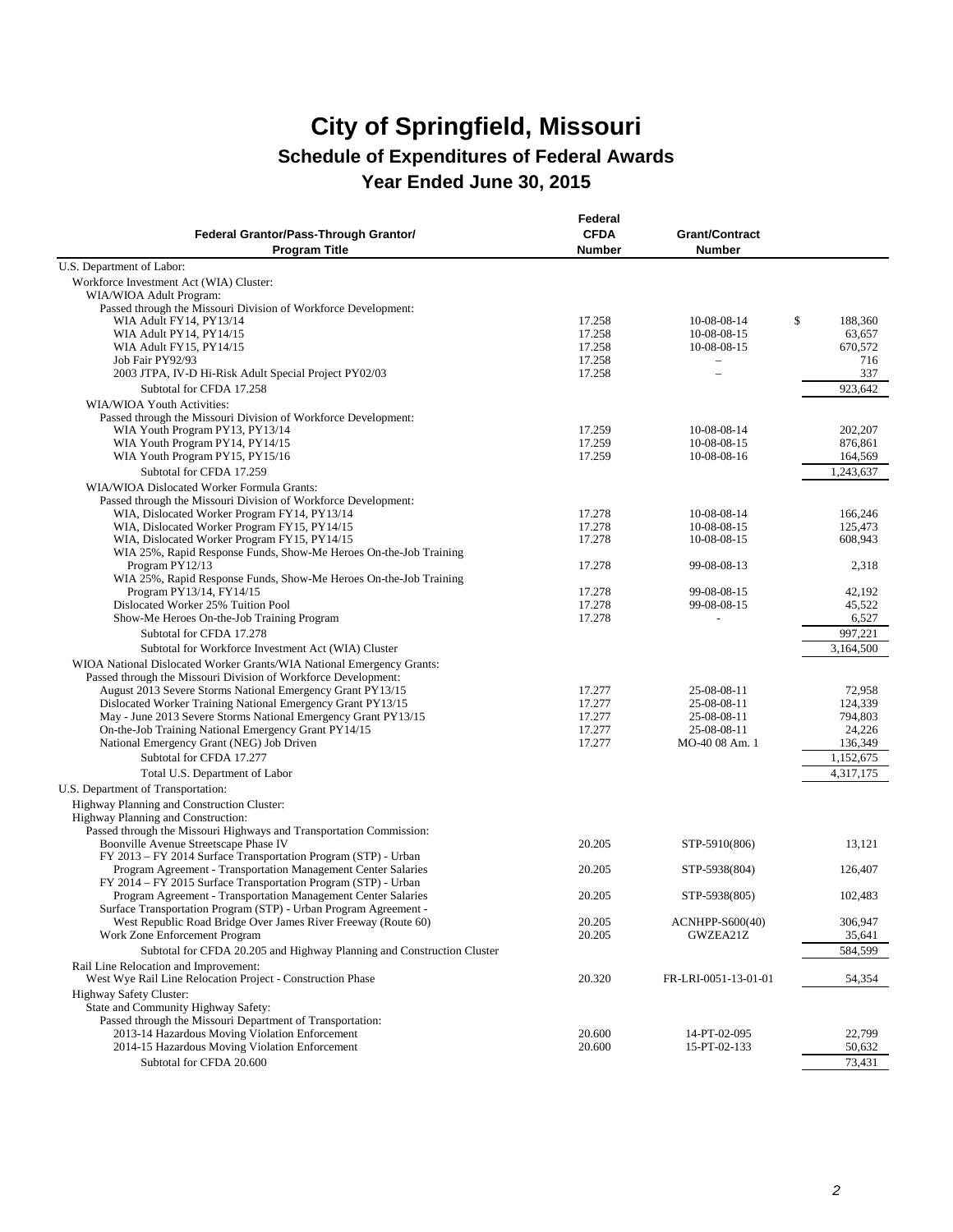| Federal Grantor/Pass-Through Grantor/<br><b>Program Title</b>                                                           | Federal<br><b>CFDA</b><br><b>Number</b> | <b>Grant/Contract</b><br><b>Number</b> |             |
|-------------------------------------------------------------------------------------------------------------------------|-----------------------------------------|----------------------------------------|-------------|
| Alcohol Impaired Driving Prevention:                                                                                    |                                         |                                        |             |
| Passed through the Missouri Department of Transportation:                                                               |                                         |                                        |             |
| 2013-14 Youth Alcohol Enforcement                                                                                       | 20.601                                  | 14-K8-03-077                           | \$<br>8,109 |
| National Priority Safety Programs:                                                                                      |                                         |                                        |             |
| Passed through the Missouri Department of Transportation:                                                               |                                         |                                        |             |
| 2014-15 Youth Alcohol Enforcement                                                                                       | 20.616                                  | 15-M5HVE-03-078                        | 17,242      |
| Passed through the University of Central Missouri:                                                                      |                                         |                                        |             |
| Holiday DWI Enforcement Campaign                                                                                        | 20.616                                  | 15-M5HVE-03-035                        | 1,979       |
| Subtotal for CFDA 20.616                                                                                                |                                         |                                        | 19.221      |
| Subtotal for Highway Safety Cluster                                                                                     |                                         |                                        | 100,761     |
| Alcohol Open Container Requirements:                                                                                    |                                         |                                        |             |
| Passed through the Missouri Department of Transportation:                                                               |                                         |                                        |             |
| 2013-14 DWI Enforcement/Sobriety Checkpoint                                                                             | 20.607                                  | 14-154-AL-083                          | 12,173      |
| 2014-15 DWI Enforcement/Sobriety Checkpoint                                                                             | 20.607                                  | 15-154-AL-124                          | 49,929      |
| Subtotal for CFDA 20.607                                                                                                |                                         |                                        | 62,102      |
| Total U.S. Department of Transportation                                                                                 |                                         |                                        | 801,816     |
| U.S. Environmental Protection Agency:                                                                                   |                                         |                                        |             |
| National Clean Diesel Emissions Reduction Program                                                                       |                                         |                                        |             |
| Passed through Drury University/Partnership for Sustainability (P4S):<br>P4S Clean and Green in the Ozarks Clean Diesel |                                         |                                        |             |
|                                                                                                                         | 66.039                                  | CGO-Springfield-003                    | 50,733      |
| Nonpoint Source Implementation Grants:                                                                                  |                                         |                                        |             |
| Passed through the Missouri Department of Natural Resources:<br>South Creek Restoration Project                         | 66.460                                  | G14-NPS-03                             | 138,410     |
| Passed through the Watershed Committee of the Ozarks:                                                                   |                                         |                                        |             |
| Springfield - Greene County Urban Watershed Stewardship                                                                 | 66.460                                  | 2011-0975                              | 250,505     |
| Subtotal for CFDA 66.460                                                                                                |                                         |                                        | 388,915     |
| Brownfields Assessment and Cleanup Cooperative Agreements:                                                              |                                         |                                        |             |
| Brownfields Cleanup Grant - Jordan Valley West Meadows Site 7                                                           | 66.818                                  | BF-97727701-0                          | 8,699       |
| Brownfields General - Program Income                                                                                    | 66.818                                  |                                        | 4,123       |
| Brownfields Hazardous and Petroleum Assessment                                                                          | 66.818                                  | BF-97740501-0                          | 65,162      |
| Brownfields Revolving Loan Fund - Program income                                                                        | 66.818                                  |                                        | 11,035      |
| Subtotal for CFDA 66.818                                                                                                |                                         |                                        | 89,019      |
| Total U.S. Environmental Protection Agency                                                                              |                                         |                                        | 528,667     |
| U.S. Department of Education:                                                                                           |                                         |                                        |             |
| Twenty-First Century Community Learning Centers:                                                                        |                                         |                                        |             |
| Passed through Springfield R-XII School District:                                                                       |                                         |                                        |             |
| 2014-15 21st Century Community Learning Centers/Afterschool Program - COHORT 6                                          | 84.287                                  | 21stCCLC1112-YR4                       | 350,573     |
| Total U.S. Department of Education                                                                                      |                                         |                                        | 350,573     |
| U.S. Department of Health and Human Services:                                                                           |                                         |                                        |             |
| Public Health Emergency Preparedness:                                                                                   |                                         |                                        |             |
| Passed through the Missouri Department of Health and Senior Services:                                                   |                                         |                                        |             |
| 2014-15 Public Health Emergency Preparedness                                                                            | 93.069                                  | AOC14380145                            | 285,935     |
| Food and Drug Administration Research:                                                                                  |                                         |                                        |             |
| Passed through the Association of Food and Drug Officials:                                                              |                                         |                                        |             |
| Standard 2 Training                                                                                                     | 93.103                                  | G-T-1402-00710                         | 1,241       |
| <b>TANF Cluster:</b>                                                                                                    |                                         |                                        |             |
| Temporary Assistance for Needy Families:<br>Passed through the Missouri Department of Social Services:                  |                                         |                                        |             |
| Missouri Work Assistance Program PY13/14 Incentive                                                                      | 93.558                                  | C311006004 - Am. 4                     | 15,164      |
| Missouri Work Assistance Program FY13/14                                                                                | 93.558                                  | C311006004 - Am. 4                     | 382,924     |
| Missouri Work Assistance Program PY14/15                                                                                | 93.558                                  | C311006004 - Am. 4                     | 1,287,562   |
| Missouri Work Assistance Program PY13/14 - Joplin Incentive                                                             | 93.558                                  | C311006004 - Am. 4                     | 5,004       |
| Missouri Work Assistance Program PY13/14 - Joplin                                                                       | 93.558                                  | C311006004 - Am. 4                     | 143,385     |
| Missouri Work Assistance Program PY14/15 - Joplin                                                                       | 93.558                                  | C311006004 - Am. 4                     | 489,277     |
| Missouri Work Assistance Program Workforce Investment Board Unrestricted                                                |                                         |                                        |             |
| Fund PY 10/12                                                                                                           | 93.558                                  |                                        | 20,245      |
| Summer Youth PY 14/15                                                                                                   | 93.558                                  |                                        | 50,747      |
| State Park Youth Corp PY14/15                                                                                           | 93.558                                  |                                        | 8,734       |
| Subtotal for CFDA 93.558 and TANF Cluster                                                                               |                                         |                                        | 2,403,042   |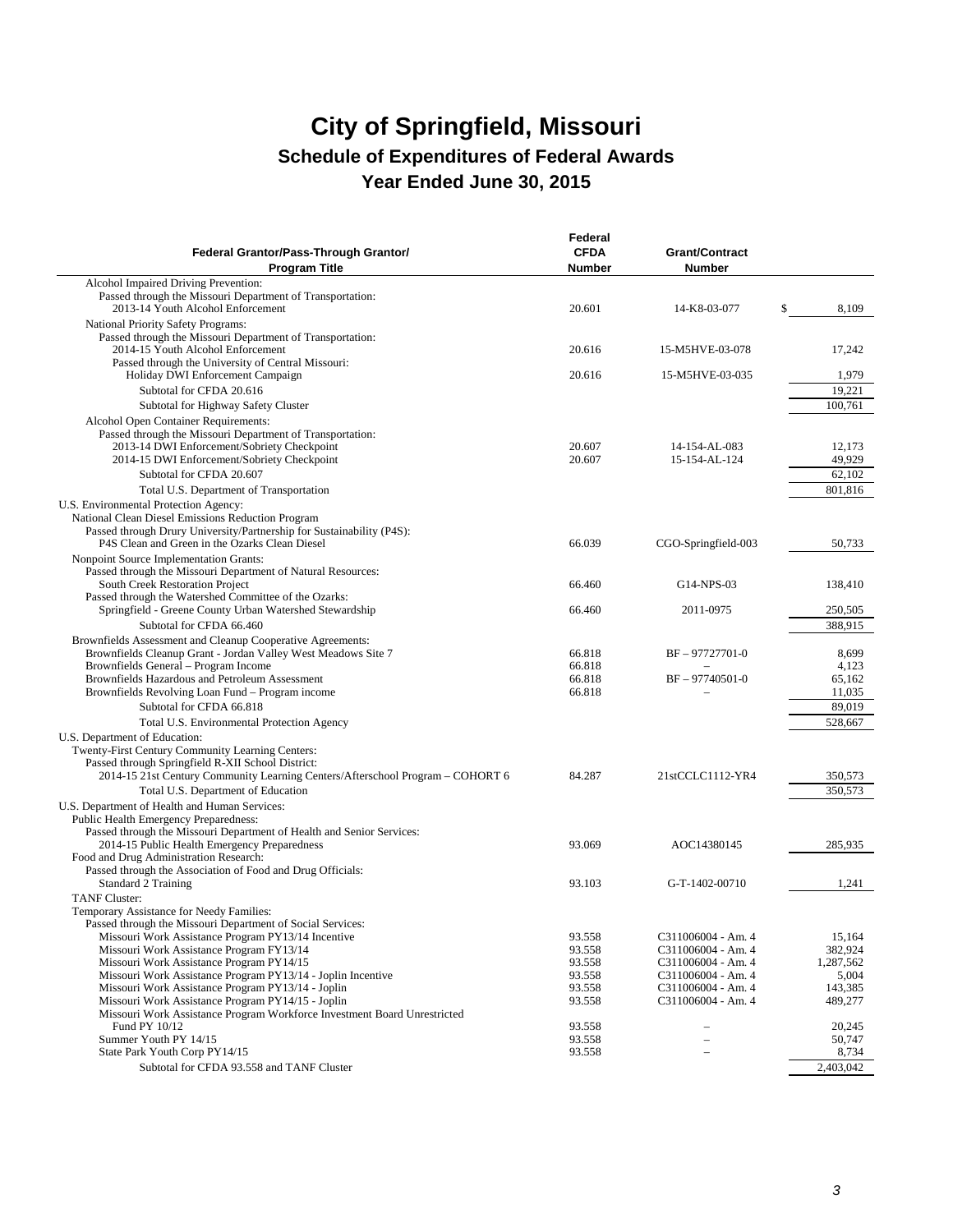| Federal Grantor/Pass-Through Grantor/                                                                                                                                                                                                                                                | Federal<br><b>CFDA</b> | <b>Grant/Contract</b>     |                   |
|--------------------------------------------------------------------------------------------------------------------------------------------------------------------------------------------------------------------------------------------------------------------------------------|------------------------|---------------------------|-------------------|
| <b>Program Title</b>                                                                                                                                                                                                                                                                 | <b>Number</b>          | <b>Number</b>             |                   |
| Preventive Health and Health Services Block Grant funded solely with Prevention                                                                                                                                                                                                      |                        |                           |                   |
| and Public Health Funds (FPHF):                                                                                                                                                                                                                                                      |                        |                           |                   |
| Passed through the Missouri Department of Health and Senior Services:<br>Healthy Eating Active Living in Local Communities                                                                                                                                                           | 93.758                 | AOC15380161               | \$<br>44.353      |
| Children's Health Insurance Program:                                                                                                                                                                                                                                                 |                        |                           |                   |
| Passed through the Missouri Department of Health and Senior Services:<br>Children's Health Insurance Program (CHIP) Health Services Initiative<br>Medicaid Cluster:                                                                                                                  | 93.767                 | AOC13380010-Am. 1.2       | 207,030           |
| Medical Assistance Program:                                                                                                                                                                                                                                                          |                        |                           |                   |
| Passed through the Missouri Department of Health and Senior Services:<br>2014 – 15 HIV Case Management Services – Southwest Region                                                                                                                                                   | 93.778                 | C313111001-Am. 1, 2, 3    | 957               |
| 2015 – 16 HIV Case Management Services – Southwest Region                                                                                                                                                                                                                            | 93.778                 | C313111001-Am. 1, 2, 3, 4 | 144               |
| Subtotal for CFDA 93.778 and Medicaid Cluster                                                                                                                                                                                                                                        |                        |                           | 1.101             |
| <b>HIV Care Formula Grants:</b><br>Passed through the Missouri Department of Health and Senior Services:<br>2014 – 15 HIV Case Management Services – Southwest Region                                                                                                                | 93.917                 | C313111001-Am. 1, 2, 3    | 1.140.117         |
| 2015 - 16 HIV Case Management Services - Southwest Region                                                                                                                                                                                                                            | 93.917                 | C313111001-Am. 1, 2, 3, 4 | 350,614           |
| Subtotal for CFDA 93.917                                                                                                                                                                                                                                                             |                        |                           | 1,490,731         |
| Maternal and Child Health Services Block Grant to the States:                                                                                                                                                                                                                        |                        |                           |                   |
| Passed through the Missouri Department of Health and Senior Services:                                                                                                                                                                                                                |                        |                           |                   |
| 2013 - 14 Maternal Child Health Services                                                                                                                                                                                                                                             | 93.994                 | AOC12380074-Am. 3         | 19,318            |
| 2014 - 15 Maternal Child Health Services                                                                                                                                                                                                                                             | 93.994                 | AOC15380107               | 76,875            |
| 2013 – 14 Child Care Health Consultation                                                                                                                                                                                                                                             | 93.994                 | DH140004070               | 2.099             |
| 2014 – 15 Child Care Health Consultation                                                                                                                                                                                                                                             | 93.994                 | DH150008102               | 8,362             |
| Subtotal for CFDA 93.994                                                                                                                                                                                                                                                             |                        |                           | 106,654           |
| Total U.S. Department of Health and Human Services                                                                                                                                                                                                                                   |                        |                           | 4,540,087         |
| Executive Office of the President:<br>High Intensity Drug Trafficking Areas Program:<br>Passed through the Missouri Department of Public Safety:<br>2014 – 15 High Intensity Drug Trafficking Area (HIDTA) Program<br>2015 – 16 High Intensity Drug Trafficking Area (HIDTA) Program | 95.001<br>95.001       | G14MW0001A<br>G15MW0001A  | 118,582<br>56,125 |
| Total Executive Office of the President                                                                                                                                                                                                                                              |                        |                           | 174,707           |
| U.S. Department of Homeland Security:                                                                                                                                                                                                                                                |                        |                           |                   |
| Assistance to Firefighters Grant:                                                                                                                                                                                                                                                    |                        |                           |                   |
| Operations and Safety Program - Self-Contained Breathing Apparatus (SCBA)                                                                                                                                                                                                            | 97.044                 | EMW-2013-FO-01297         | 574,150           |
| Homeland Security Grant Program:<br>Passed through Missouri State University Southwest Missouri Council of Governments:<br>2013 Region D Regional Homeland Security Oversight Committee (RHSOC):                                                                                     | 97.067                 | EMW-2013-SS-00023-5760    |                   |
| Warranties and Support                                                                                                                                                                                                                                                               |                        |                           | 5,500             |
| 2014 Region D Regional Homeland Security Oversight Committee (RHSOC):<br>Multirae Lite Equipment & Monitor<br>Ahura Warranty and Support                                                                                                                                             | 97.067                 | EMW-2014-SS-00002-S01-010 | 10,663<br>3,800   |
| Subtotal for CFDA 97.067                                                                                                                                                                                                                                                             |                        |                           | 19.963            |
| Staffing for Adequate Fire and Emergency Response (SAFER):                                                                                                                                                                                                                           |                        |                           |                   |
| FY 2011 Staffing for Adequate Fire and Emergency Response (SAFER) - Hiring Program                                                                                                                                                                                                   | 97.083                 | EMW-2011-FH-00098         | 492,638           |
| Total U.S. Department of Homeland Security                                                                                                                                                                                                                                           |                        |                           | 1,086,751         |
| Total expenditures of federal awards                                                                                                                                                                                                                                                 |                        |                           | \$<br>16,387,503  |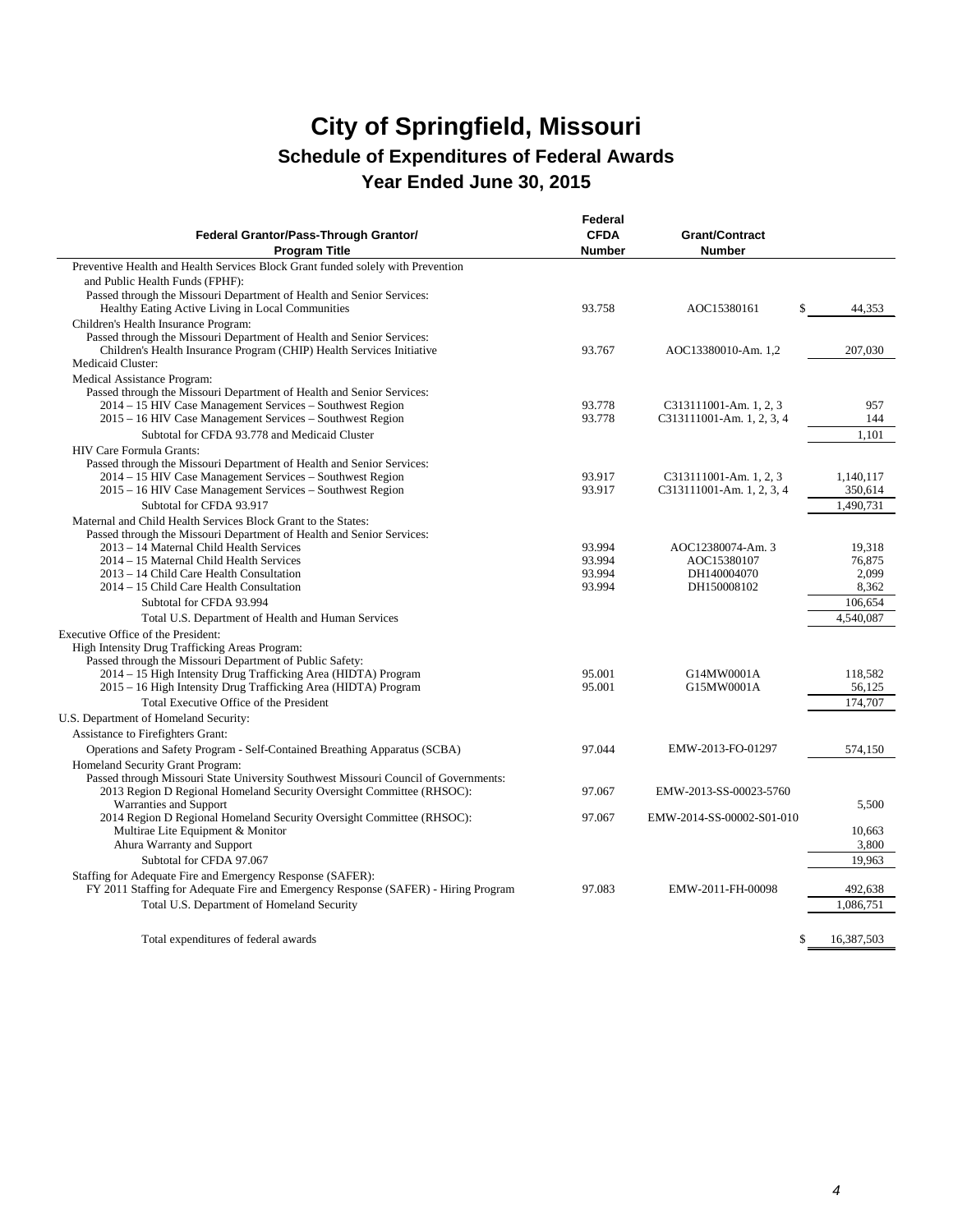#### *Notes to Schedule of Expenditures of Federal Awards*

#### **(1) Organization and Basis of Presentation**

The City of Springfield, Missouri (the "City") is the recipient of many federal grants. Various city departments administer these grant programs. All grants are accounted for in the general fund, special revenue funds, capital project funds and enterprise funds of the City department benefiting from the grant.

The accompanying schedule of expenditures of federal awards (the schedule or SEFA) presents the activity of all federal award programs of the City, except as indicated in *Note 5*. This schedule does not include the federal grant funds received by City Utilities of Springfield, Missouri, a component unit of the City, because these federal award programs are reported upon separately. All federal awards received directly from federal agencies, as well as federal awards passed through other government agencies, are included in the schedule.

#### *Basis of Presentation*

The accompanying schedule of expenditures of federal awards has been prepared in accordance with accounting principles generally accepted in the United States of America, with expenditures presented on a modified accrual basis in the general, special revenue and capital projects funds and an accrual basis in the enterprise funds, whereby expenditures are recognized in the accounting period in which the liability is incurred. For reimbursement-type grants, only the reimbursable expenditures are shown as federal expenditures. The information in this schedule is presented in accordance with the requirements of OMB Circular A-133, *Audits of States, Local Governments, and Non-Profit Organizations*. Therefore, some amounts presented in this schedule may differ from amounts presented in, or used in the preparation of the basic financial statements.

#### **(2) Local Government Contributions**

Local cost-sharing is required by certain federal grants. The amount of cost-sharing varies by program. Only the federal share of expenditures is presented in the schedule.

#### **(3) Subgrantees**

Certain program funds are passed through the City to subgrantee organizations. The schedule does not include disbursements made by the subgrantees outside the City's direct control, but does include disbursements to those subgrantees. Of the programs in the accompanying schedule, the following amounts were passed through the City to subgrantee organizations: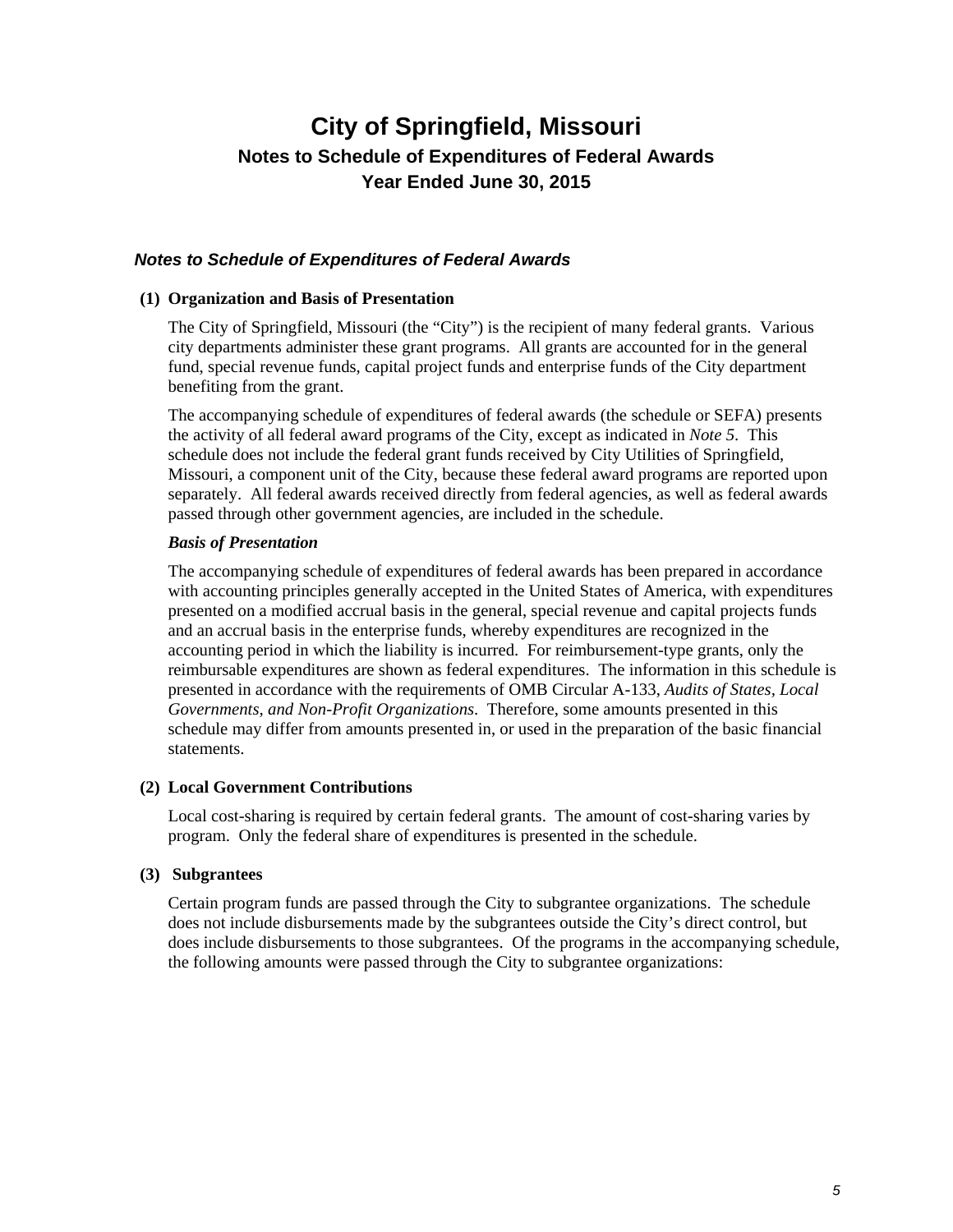| <b>Program Title</b>                                         |    | <b>Subgrantee</b><br><b>Amounts</b> |
|--------------------------------------------------------------|----|-------------------------------------|
|                                                              |    |                                     |
| Brownfields Revolving Loan Fund                              | \$ | 10,033                              |
| <b>Community Development Block Grants/Entitlement Grants</b> |    | 299,568                             |
| Edward Byrne Memorial Justice Assistance Grant Program       |    | 49,264                              |
| <b>Emergency Solutions Grant Program</b>                     |    | 115,345                             |
| <b>HIV Care Formula Grants</b>                               |    | 1,443,796                           |
| <b>WIA National Emergency Grants</b>                         |    | 578,715                             |
| <b>WIA Youth Activities</b>                                  |    | 581,500                             |
| <b>Total Funds Disbursed to Subgrantees</b>                  | S  | 3,078,221                           |

#### **(4) Relationship to Basic Financial Statements**

Federal award revenues and contributions are reported in the City's basic financial statements as follows: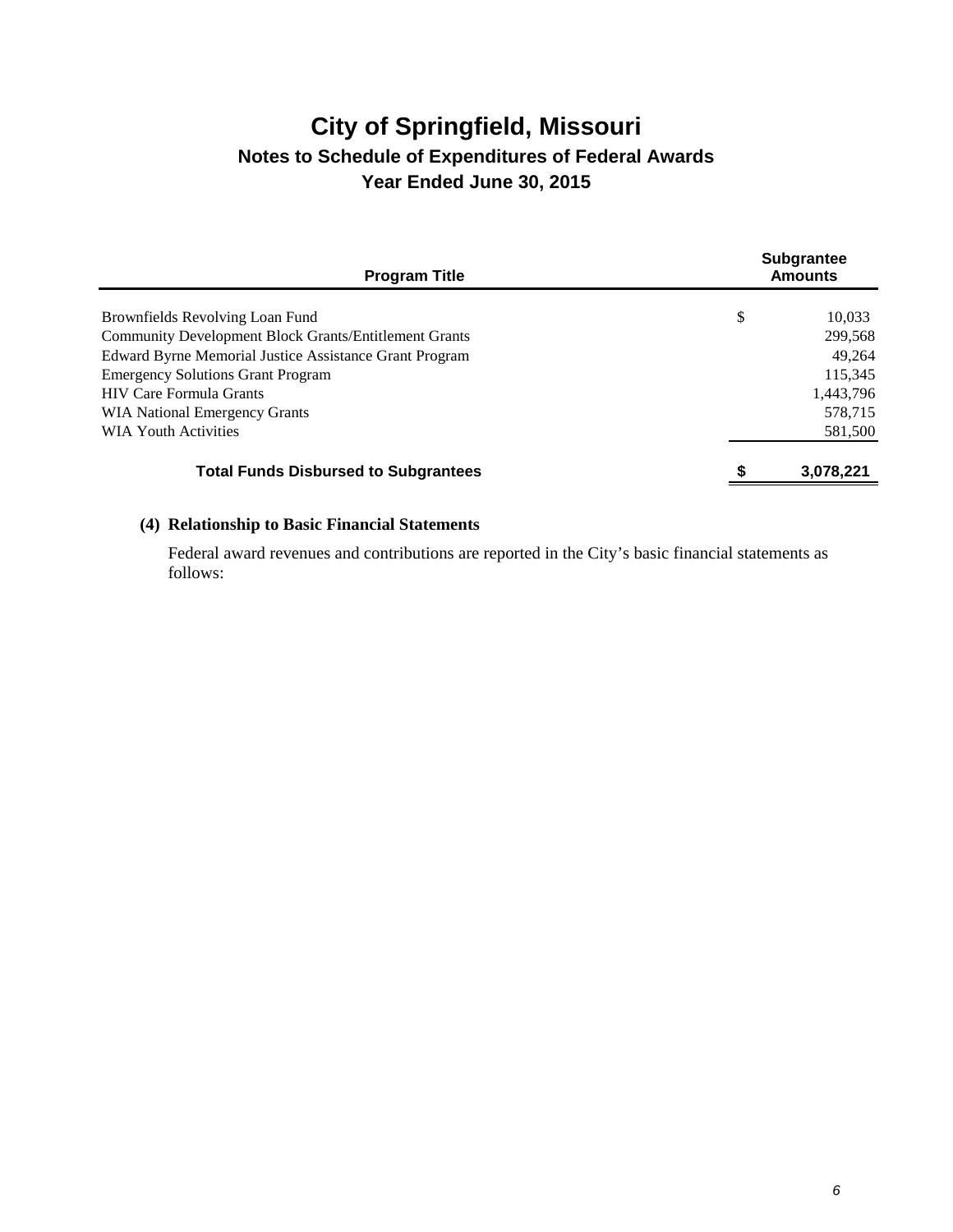|             |                                                                                                                   |                          |                          |                     |                   | Primary                    |
|-------------|-------------------------------------------------------------------------------------------------------------------|--------------------------|--------------------------|---------------------|-------------------|----------------------------|
| <b>CFDA</b> | <b>Program Title</b>                                                                                              | General                  | Special<br>Revenue       | Capital<br>Projects | <b>Enterprise</b> | Government<br><b>Total</b> |
|             |                                                                                                                   |                          |                          |                     |                   |                            |
| 10.557      | Special Supplemental Nutrition Program for Women, Infants<br>and Children                                         | \$                       | \$<br>1,250,472          | \$                  | \$                | \$<br>1,250,472            |
| 10.559      | Summer Food Service Program for Children                                                                          |                          | 970                      |                     |                   | 970                        |
| 10.560      | State Administrative Expenses for Child Nutrition                                                                 |                          | 1,903                    |                     |                   | 1,903                      |
| 14.218      | Community Development Block Grants/Entitlement Grants                                                             |                          | 1,126,954                |                     | $\overline{a}$    | 1,126,954                  |
| 14.231      | <b>Emergency Solutions Grant Program</b>                                                                          |                          | 115,845                  |                     | L,                | 115,845                    |
| 14.239      | Home Investment Partnerships Program                                                                              |                          | 1,671,381                |                     |                   | 1,671,381                  |
| 14.241      | Housing Opportunities for Persons with AIDS                                                                       |                          | 62,907                   |                     |                   | 62,907                     |
| 14.246      | Community Development Block Grants/Brownfields Economic<br>Development Initiative                                 |                          | 12,686                   |                     |                   | 12,686                     |
| 14.850      | Public and Indian Housing                                                                                         |                          | 2,410                    |                     |                   | 2,410                      |
| 16.710      | Public Safety Partnership and Community Policing Grants                                                           | ٠                        | 140,543                  |                     | $\overline{a}$    | 140,543                    |
| 16.738      | Edward Byrne Memorial Justice Assistance Grant Program                                                            |                          | 125,723                  |                     | $\overline{a}$    | 125,723                    |
| 16.922      | <b>Equitable Sharing Program</b>                                                                                  |                          | 75,933                   |                     |                   | 75,933                     |
| 17.258      | WIA/WIOA Adult Program                                                                                            |                          | 923,642                  |                     | ÷,                | 923,642                    |
| 17.259      | WIA/WIOA Youth Activities                                                                                         |                          | 1,243,637                |                     | $\overline{a}$    | 1,243,637                  |
| 17.278      | WIA/WIOA Dislocated Worker Formula Grants                                                                         |                          | 997,221                  |                     |                   | 997,221                    |
| 17.277      | WIOA National Dislocated Worker Grants/WIA National                                                               |                          |                          |                     |                   |                            |
|             | <b>Emergency Grants</b>                                                                                           |                          | 1,152,675                |                     |                   | 1,152,675                  |
| 20.205      | Highway Planning and Construction                                                                                 |                          | $\overline{\phantom{a}}$ | 584,599             | ٠                 | 584,599                    |
| 20.320      | Rail Line Relocation and Improvement                                                                              |                          | 54,354                   |                     |                   | 54,354                     |
| 20.600      | State and Community Highway Safety                                                                                | ÷,                       | 73,431                   |                     |                   | 73,431                     |
| 20.601      | Alcohol Impaired Driving Countermeasures Incentive Grants I                                                       |                          | 8,109                    |                     |                   | 8,109                      |
| 20.607      | Alcohol Open Container Requirements                                                                               |                          | 62,102                   |                     | L,                | 62,102                     |
| 20.616      | National Priority Safety Programs                                                                                 |                          | 19,221                   |                     |                   | 19,221                     |
| 66.039      | National Clean Diesel Emissions Reduction Program                                                                 | L,                       | $\bar{\phantom{a}}$      | 50,733              | $\overline{a}$    | 50,733                     |
| 66.460      | Nonpoint Source Implementation Grants                                                                             |                          | $\frac{1}{2}$            | 388,915             | ä,                | 388,915                    |
| 66.818      | Brownfields Assessment and Cleanup Cooperative Agreements                                                         |                          | 89,019                   |                     | ä,                | 89,019                     |
| 84.287      | Twenty-First Century Community Learning Centers                                                                   |                          | 350,573                  |                     |                   | 350,573                    |
| 93.069      | Public Health Emergency Preparedness                                                                              |                          | 285,935                  |                     | $\overline{a}$    | 285,935                    |
| 93.103      | Food and Drug Administration Research                                                                             |                          | 1,241                    |                     | ä,                | 1,241                      |
| 93.558      | Temporary Assistance for Needy Families                                                                           |                          | 2,403,042                |                     | L,                | 2,403,042                  |
| 93.758      | Preventive Health and Health Services Block Grant funded solely with<br>Prevention and Public Health Funds (FPHF) |                          | 44,353                   |                     |                   | 44,353                     |
| 93.767      | Children's Health Insurance Program                                                                               | $\overline{a}$           | 207,030                  |                     |                   | 207,030                    |
| 93.778      | Medical Assistance Program                                                                                        | $\overline{\phantom{a}}$ | 1,101                    |                     |                   | 1,101                      |
| 93.917      | HIV Care Formula Grants                                                                                           |                          | 1,490,731                |                     |                   | 1,490,731                  |
| 93.994      | Maternal and Child Health Services Block Grant to the States                                                      |                          | 106,654                  |                     |                   | 106,654                    |
| 95.001      | High Intensity Drug Trafficking Areas Program                                                                     |                          | 174,707                  |                     |                   | 174,707                    |
| 97.044      | Assistance to Firefighters Grant                                                                                  |                          | 574,150                  |                     |                   | 574,150                    |
| 97.067      | Homeland Security Grant Program                                                                                   |                          | 9,300                    |                     |                   | 9,300                      |
| 97.083      | Staffing for Adequate Fire and Emergency Response (SAFER)                                                         |                          |                          |                     |                   |                            |
|             |                                                                                                                   |                          | 492,638                  |                     |                   | 492,638                    |
|             | Total                                                                                                             |                          | 15,352,593               | 1,024,247           |                   | 16,376,840                 |
|             | Additional federal awards not recorded as revenue in the fund<br>financial statements                             |                          | 10,663                   |                     |                   | 10,663                     |
|             |                                                                                                                   | \$                       | 15,363,256<br>\$         | \$1,024,247         | -\$               | 16,387,503<br>\$           |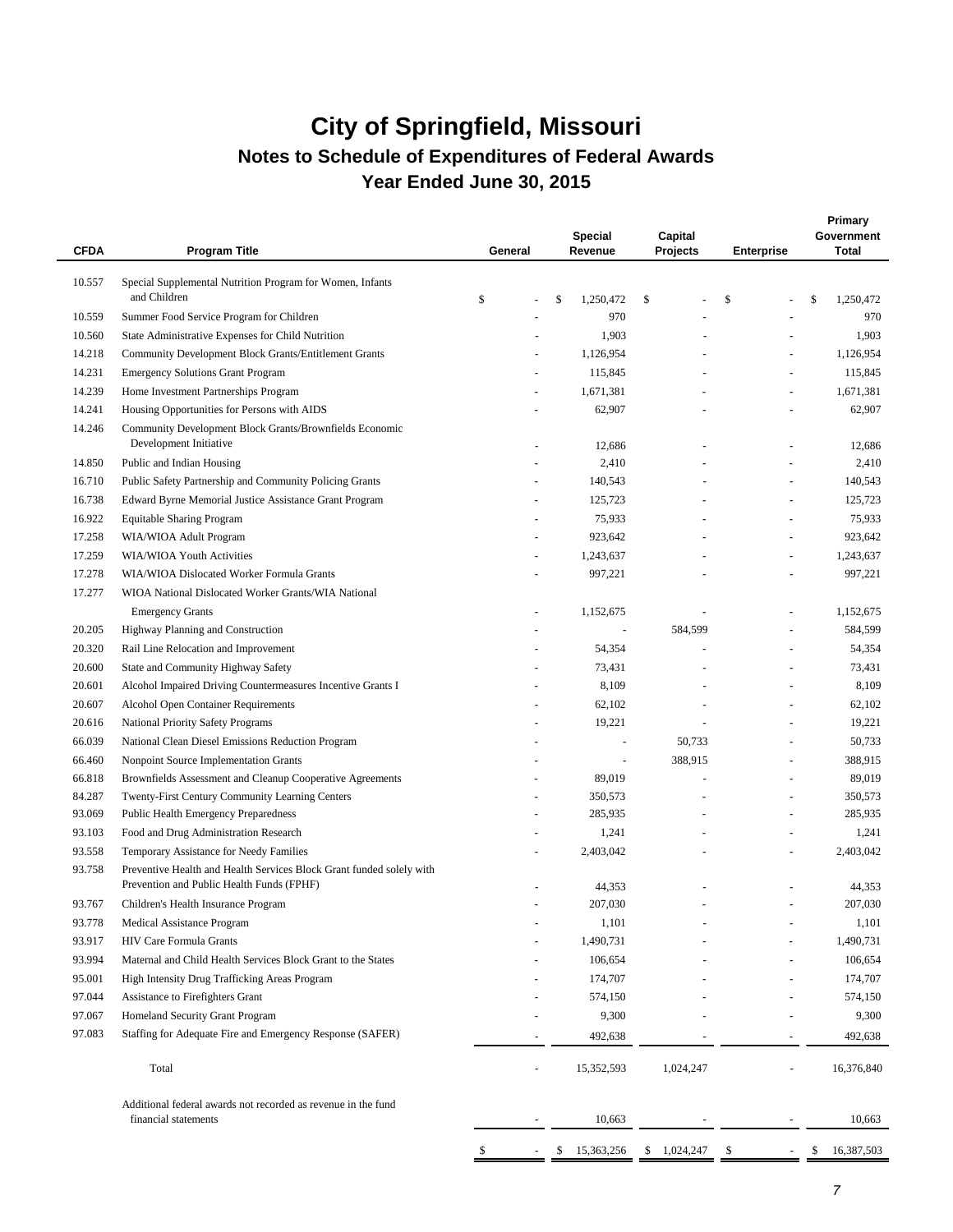#### **(5) Federal Expenditures for MoDOT-Managed Projects**

Certain highway and construction projects funded with federal awards are performed in conjunction with the Missouri Department of Transportation (MoDOT). MoDOT leads some joint projects, incurring all expenditures and handling the reimbursement requests. In these instances, the City authorizes MoDOT to use its awarded federal monies to complete the project. MoDOT accepts responsibility for any compliance requirements related to the federal monies utilized for the project. The City does not actually expend the monies or receive reimbursement. Due to these factors, the MoDOT-led projects are not presented on the schedule.

During the fiscal year ended June 30, 2015, the following federal monies awarded to the City were expended on joint projects with MoDOT.

| Federal Grantor/Pass-Through Grantor/Program Title                   | Federal<br><b>CFDA</b><br><b>Number</b> | Grant/<br>Contract<br><b>Number</b> | Federal<br><b>Expenditures</b> |
|----------------------------------------------------------------------|-----------------------------------------|-------------------------------------|--------------------------------|
|                                                                      |                                         |                                     |                                |
| <b>U.S. Department of Transportation:</b>                            |                                         |                                     |                                |
| Highway Planning and Construction:                                   |                                         |                                     |                                |
| Passed through the Missouri Highways and Transportation Commission:  |                                         |                                     |                                |
| Battlefield Road/Highway 65 Interchange Improvements                 | 20.205                                  | <b>JBU0500</b>                      | \$<br>3,176,055                |
| Battlefield Road/Highway 65 Interchange Improvements                 | 20.205                                  | <b>BMR-J8U0500</b>                  | 432,204                        |
| Campbell/Plainview Road Intersection                                 | 20.205                                  | STP-3301 (486)                      | 480,618                        |
| Chestnut Expressway/Railroad Crossing Improvement West of Highway 65 | 20.205                                  | J8P2196                             | 626,800                        |
| Glenstone Ave. - Battlefield Road to James River Freeway Six Lanes   | 20.205                                  | J8P3013                             | 1,907,448                      |
| Kansas Expressway Pavement Rehabilitation - I44 to Mt. Vernon        | 20.205                                  | 8P3042                              | 178,873                        |
| Kearney/Packer Intersection Improvements                             | 20.205                                  | J8S3019                             | 3,706                          |
|                                                                      |                                         |                                     | \$<br>6.805.704                |

#### **(6) Outstanding Loan Principal Balances**

The following is a list of the outstanding principal balances related to program loans at June 30, 2015:

| <b>Community Development Block Grants/Entitlement Grants (14.218)</b>          |              |
|--------------------------------------------------------------------------------|--------------|
| Outstanding principal balances at June 30, 2015                                | \$11,821,195 |
| Current year loans included in the SEFA                                        | 76,137       |
| Current year expenses included in the SEFA                                     | 1,047,166    |
| <b>HOME</b> Investment Partnerships Program (14.239)                           |              |
| Outstanding principal balances at June 30, 2015                                | 18,975,822   |
| Current year loans included in the SEFA                                        | 1,376,282    |
| Current year expenses included in the SEFA                                     | 295,099      |
| <b>Community Development Block Grants-Section 108 Loan Guarantees (14.248)</b> |              |
| Outstanding principal balances at June 30, 2015                                | 5,725,933    |
| Current year loans included in the SEFA                                        |              |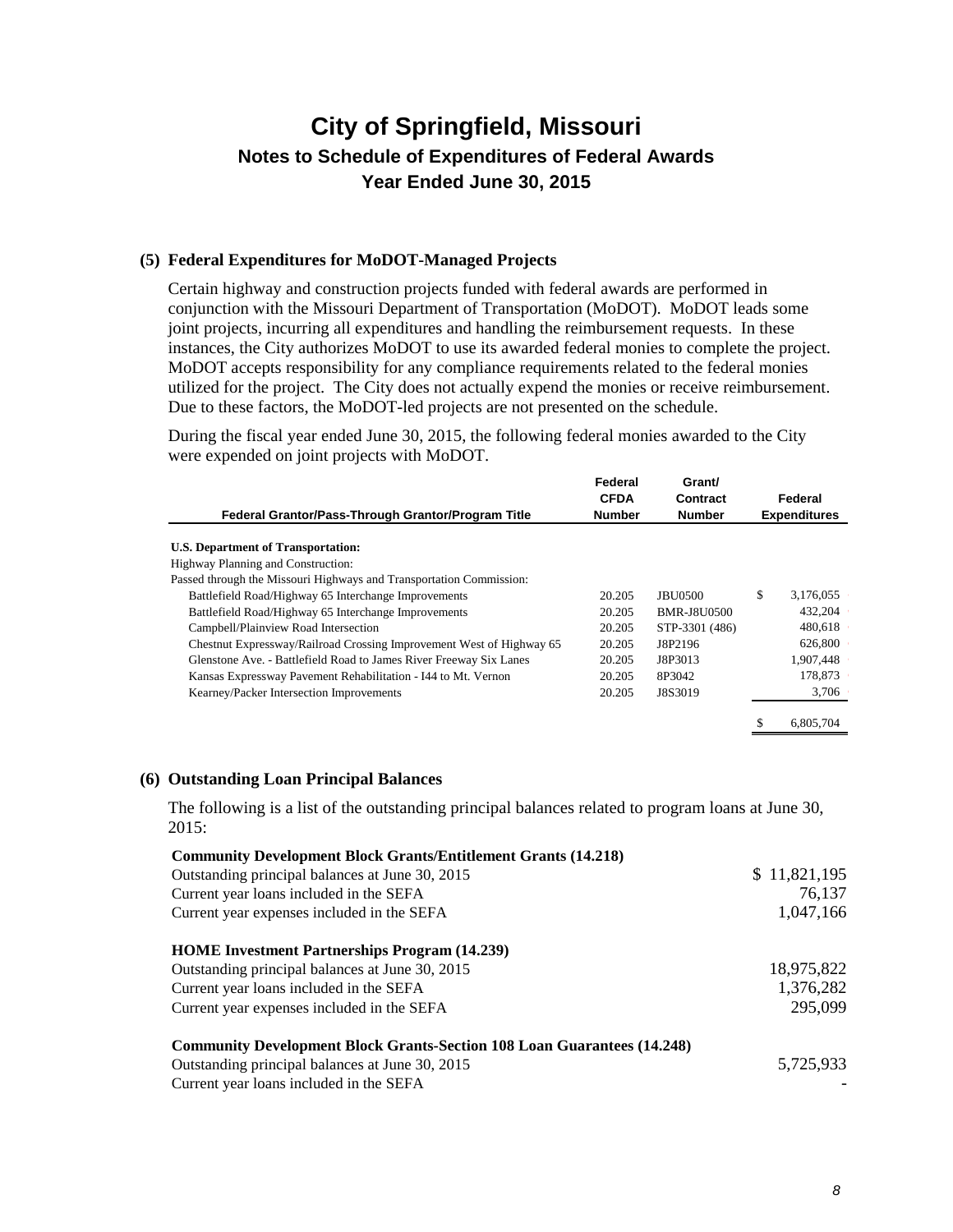



#### **Independent Auditor's Report on Internal Control Over Financial Reporting and on Compliance and Other Matters Based on an Audit of the Financial Statements Performed in Accordance with**  *Government Auditing Standards*

The Honorable Mayor and Members of the City Council City of Springfield, Missouri Springfield, Missouri

We have audited, in accordance with auditing standards generally accepted in the United States of America and the standards applicable to financial audits contained in *Government Auditing Standards*, issued by the Comptroller General of the United States, the financial statements of the governmental activities, the business-type activities, the discretely presented component unit, each major fund and the aggregate remaining fund information of the City of Springfield, Missouri (the "City") as of and for the year ended June 30, 2015, and the related notes to the financial statements, which collectively comprise the City's basic financial statements, and have issued our report thereon dated December 14, 2015, which contained an "Emphasis of Matter" paragraph regarding a change in accounting principles.

#### *Internal Control Over Financial Reporting*

Management of the City is responsible for establishing and maintaining effective internal control over financial reporting (internal control). In planning and performing our audit of the financial statements, we considered the City's internal control to determine the audit procedures that are appropriate in the circumstances for the purpose of expressing our opinions on the financial statements, but not for the purpose of expressing an opinion on the effectiveness of the City's internal control. Accordingly, we do not express an opinion on the effectiveness of the City's internal control.

A deficiency in internal control exists when the design or operation of a control does not allow management or employees, in the normal course of performing their assigned functions, to prevent or detect and correct misstatements on a timely basis. A material weakness is a deficiency, or a combination of deficiencies, in internal control such that there is a reasonable possibility that a material misstatement of the City's financial statements will not be prevented or detected and corrected on a timely basis. A significant deficiency is a deficiency, or a combination of deficiencies, in internal control that is less severe than a material weakness, yet important enough to merit attention by those charged with governance.

Our consideration of internal control was for the limited purpose described in the first paragraph of this section and was not designed to identify all deficiencies in internal control that might be material weaknesses. Given these limitations, during our audit we did not identify any deficiencies in internal control that we consider to be material weaknesses or significant deficiencies. However, material weaknesses may exist that have not been identified.

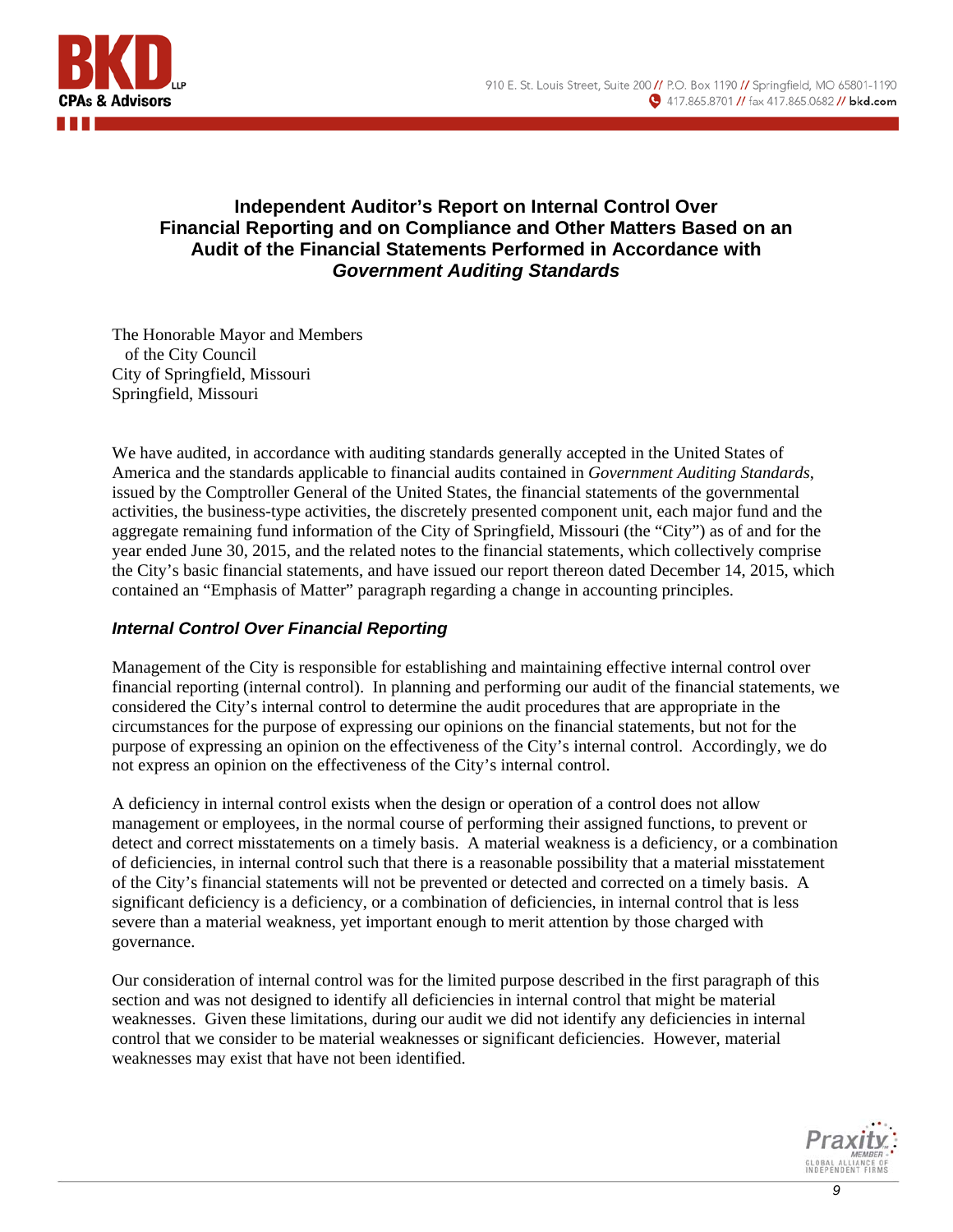The Honorable Mayor and Members of the City Council City of Springfield, Missouri

#### *Compliance and Other Matters*

As part of obtaining reasonable assurance about whether the City's financial statements are free of material misstatement, we performed tests of its compliance with certain provisions of laws, regulations, contracts and grant agreements, noncompliance with which could have a direct and material effect on the determination of financial statement amounts. However, providing an opinion on compliance with those provisions was not an objective of our audit and, accordingly, we do not express such an opinion. The results of our tests disclosed no instances of noncompliance or other matters that are required to be reported under *Government Auditing Standards*.

#### *Purpose of this Report*

The purpose of this report is solely to describe the scope of our testing of internal control and compliance and the results of that testing, and not to provide an opinion on the effectiveness of the entity's internal control or on compliance. This report is an integral part of an audit performed in accordance with *Government Auditing Standards* in considering the City's internal control and compliance. Accordingly, this communication is not suitable for any other purpose.

**BKD,LLP** 

Springfield, Missouri December 14, 2015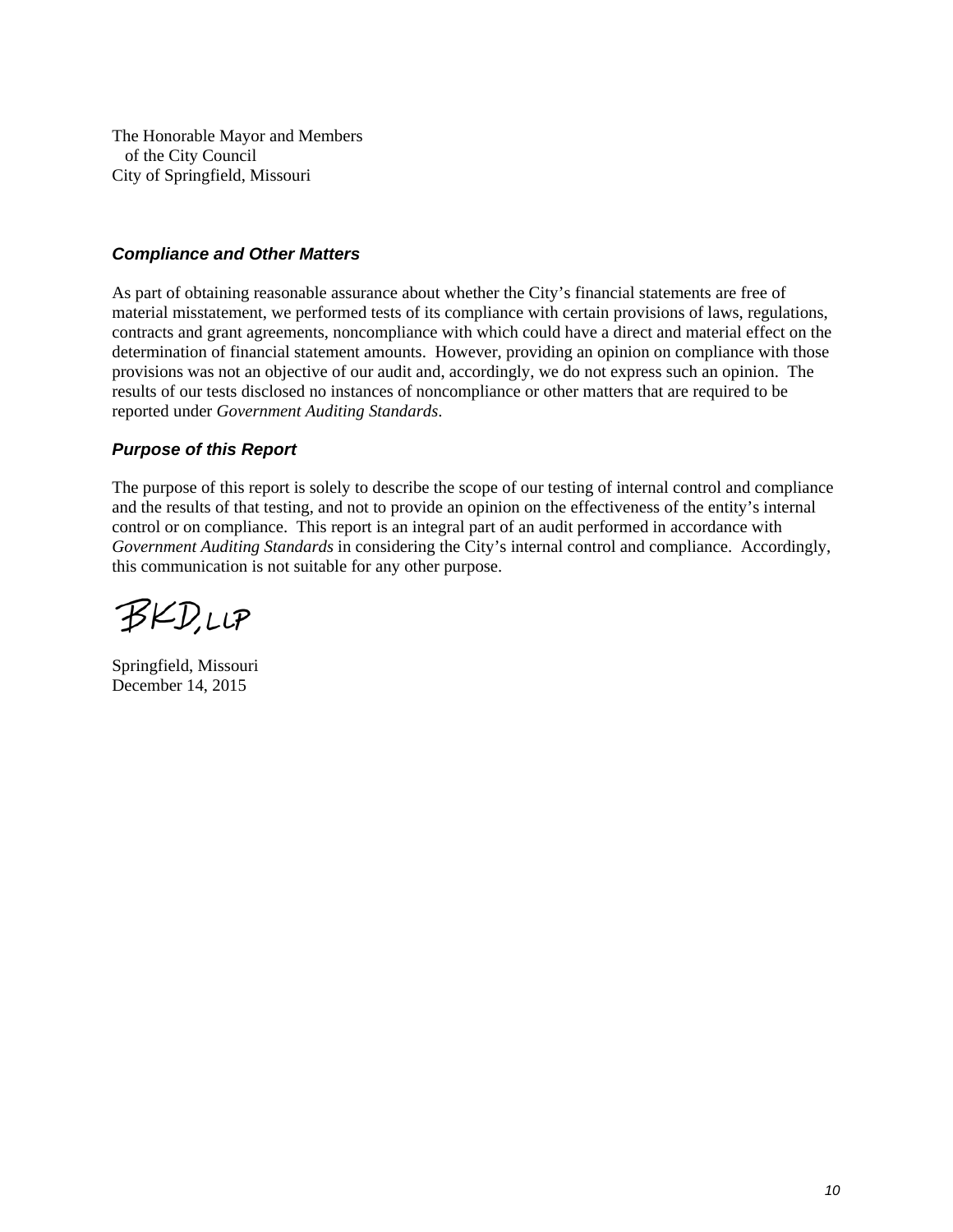

#### **Report on Compliance for Each Major Federal Program; Report on Internal Control Over Compliance; and Report on the Schedule of Expenditures of Federal Awards Required by OMB Circular A-133**

#### **Independent Auditor's Report**

The Honorable Mayor and Members of the City Council City of Springfield, Missouri Springfield, Missouri

#### **Report on Compliance for Each Major Federal Program**

We have audited the compliance of the City of Springfield, Missouri (the "City") with the types of compliance requirements described in the OMB *Circular A-133 Compliance Supplement* that could have a direct and material effect on each of its major federal programs for the year ended June 30, 2015. The City's major federal programs are identified in the summary of auditor's results section of the accompanying schedule of findings and questioned costs.

#### *Management's Responsibility*

Management is responsible for compliance with the requirements of laws, regulations, contracts and grants applicable to its federal programs.

#### *Auditor's Responsibility*

Our responsibility is to express an opinion on compliance for each of the City of Springfield, Missouri's major federal programs based on our audit of the types of compliance requirements referred to above.

The City's basic financial statements include the operations of City Utilities of Springfield, Missouri, a discretely presented component unit, which expended \$3,652,568 in federal awards during its fiscal year ended September 30, 2014, which are not included in the City's schedule of expenditures of federal awards for the year ended June 30, 2015. Our audit, described below, did not include the federal program expenditures of City Utilities of Springfield, Missouri, because the component unit had a separate audit in accordance with OMB Circular A-133, *Audits of States, Local Governments, and Non-Profit Organizations.* 

We conducted our audit of compliance in accordance with auditing standards generally accepted in the United States of America; the standards applicable to financial audits contained in *Government Auditing Standards*, issued by the Comptroller General of the United States; and OMB Circular A-133, *Audits of States, Local Governments, and Non-Profit Organizations*. Those standards and OMB Circular A-133 require that we plan and perform the audit to obtain reasonable assurance about whether noncompliance with the types of compliance requirements referred to above that could have a direct and material effect on a major federal program occurred. An audit includes examining, on a test basis, evidence about the City's compliance with those requirements and performing such other procedures as we considered necessary in the circumstances.

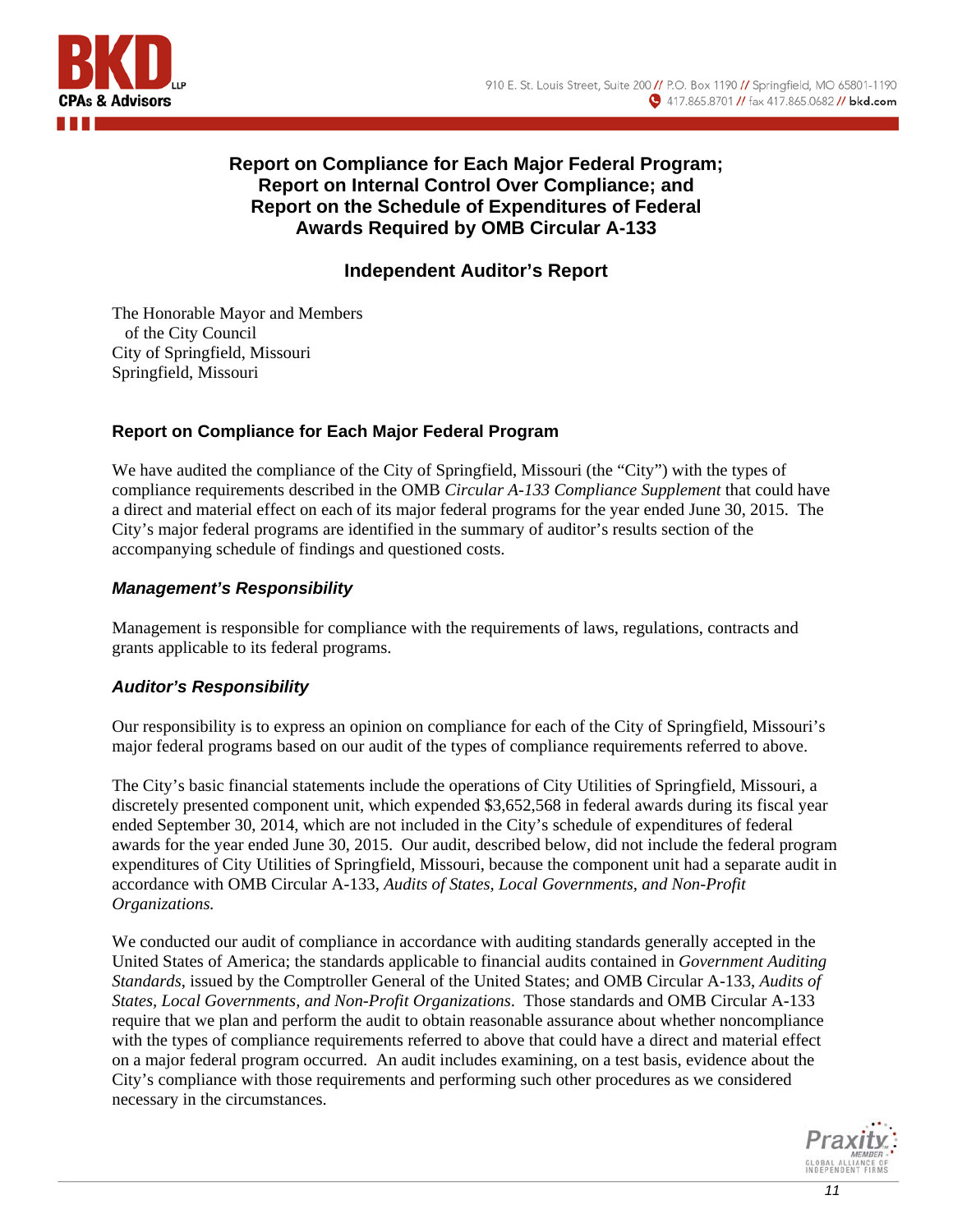The Honorable Mayor and Members of the City Council City of Springfield, Missouri

We believe that our audit provides a reasonable basis for our opinion on compliance for each major federal program. However, our audit does not provide a legal determination of the City's compliance.

#### *Opinion on Each Major Federal Program*

In our opinion, the City complied, in all material respects, with the types of compliance requirements referred to above that could have a direct and material effect on each of its major federal programs for the year ended June 30, 2015.

#### **Report on Internal Control Over Compliance**

Management of the City is responsible for establishing and maintaining effective internal control over compliance with the types of compliance requirements referred to above. In planning and performing our audit of compliance, we considered the City's internal control over compliance with the types of requirements that could have a direct and material effect on each major federal program to determine the auditing procedures that are appropriate in the circumstances for the purpose of expressing our opinion on compliance for each major federal program and to test and report on internal control over compliance in accordance with OMB Circular A-133, but not for the purpose of expressing an opinion on the effectiveness of internal control over compliance. Accordingly, we do not express an opinion on the effectiveness of the City's internal control over compliance.

A deficiency in internal control over compliance exists when the design or operation of a control over compliance does not allow management or employees, in the normal course of performing their assigned functions, to prevent, or detect and correct, noncompliance with a type of compliance requirement of a federal program on a timely basis. A material weakness in internal control over compliance is a deficiency, or combination of deficiencies, in internal control over compliance such that there is a reasonable possibility that material noncompliance with a type of compliance requirement of a federal program will not be prevented, or detected and corrected, on a timely basis. A significant deficiency in internal control over compliance is a deficiency, or a combination of deficiencies, in internal control over compliance with a type of compliance requirement of a federal program that is less severe than a material weakness in internal control over compliance, yet important enough to merit attention by those charged with governance.

Our consideration of internal control over compliance was for the limited purpose described in the first paragraph of this section and was not designed to identify all deficiencies in internal control over compliance that might be material weaknesses or significant deficiencies. We did not identify any deficiencies in internal control over compliance that we consider to be material weaknesses. However, material weaknesses may exist that have not been identified.

The purpose of this report on internal control over compliance is solely to describe the scope of our testing of internal control over compliance and the results of that testing based on the requirements of OMB Circular A-133. Accordingly, this report is not suitable for any other purpose.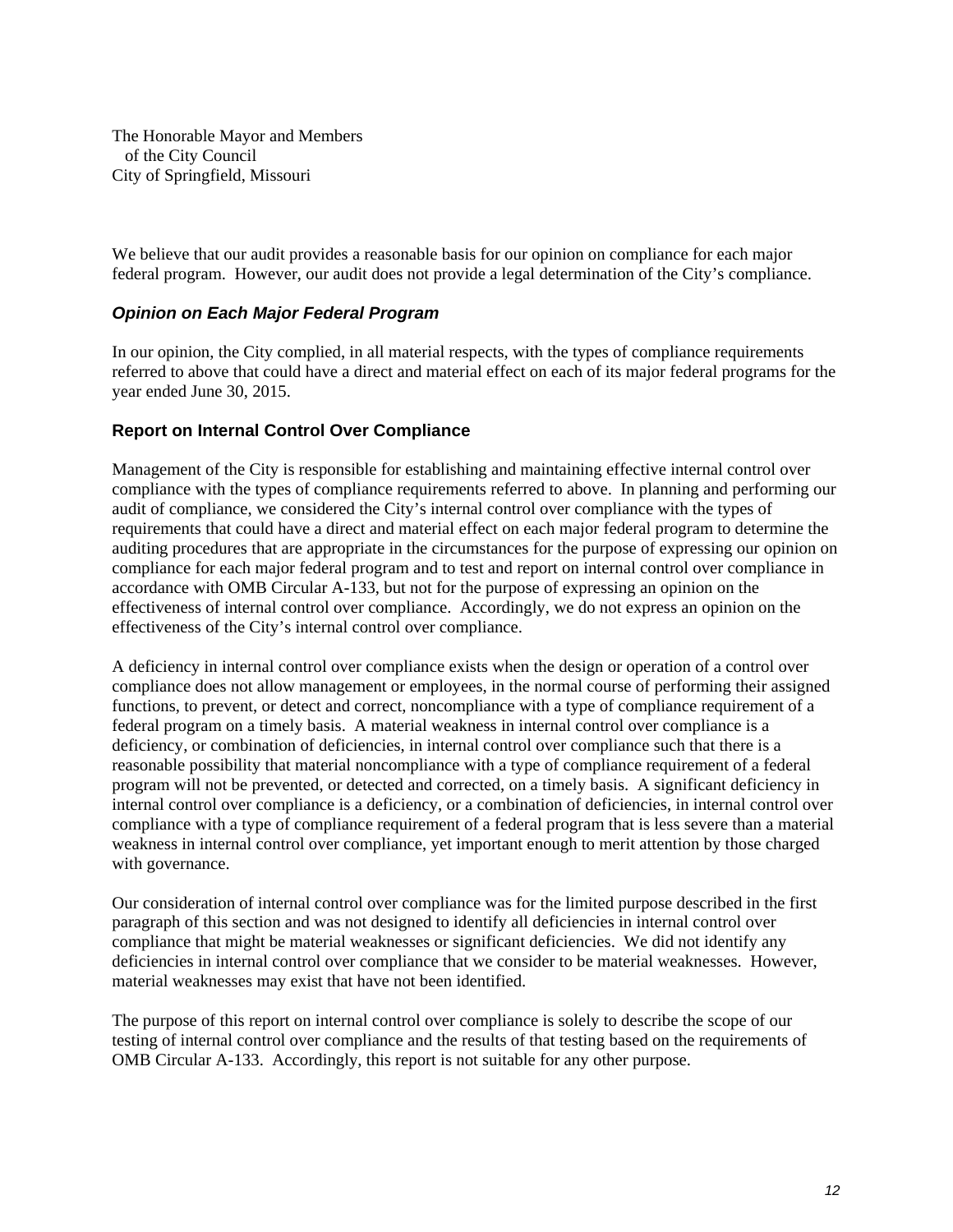The Honorable Mayor and Members of the City Council City of Springfield, Missouri

#### *Report on Schedule of Expenditures of Federal Awards Required by OMB Circular A-133*

We have audited the financial statements of the governmental activities, the business-type activities, the discretely presented component unit, each major fund and the aggregate remaining fund information of the City of Springfield, Missouri, as of and for the year ended June 30, 2015, and the related notes to the financial statements, which collectively comprise the City of Springfield, Missouri's basic financial statements. We issued our report thereon dated December 14, 2015, which contained an unmodified opinion on those financial statements. Our audit was performed for the purpose of forming opinions on the financial statements that collectively comprise the basic financial statements. The accompanying schedule of expenditures of federal awards is presented for purposes of additional analysis as required by OMB Circular A-133 and is not a required part of the basic financial statements. Such information is the responsibility of management and was derived from and relates directly to the underlying accounting and other records used to prepare the basic financial statements. The information has been subjected to the auditing procedures applied in the audit of the financial statements and certain additional procedures, including comparing and reconciling such information directly to the underlying accounting and other records used to prepare the financial statements or to the financial statements themselves, and other additional procedures in accordance with auditing standards generally accepted in the United States of America. In our opinion, the information is fairly stated in all material respects in relation to the basic financial statements as a whole.

**BKD,LLP** 

Springfield, Missouri December 14, 2015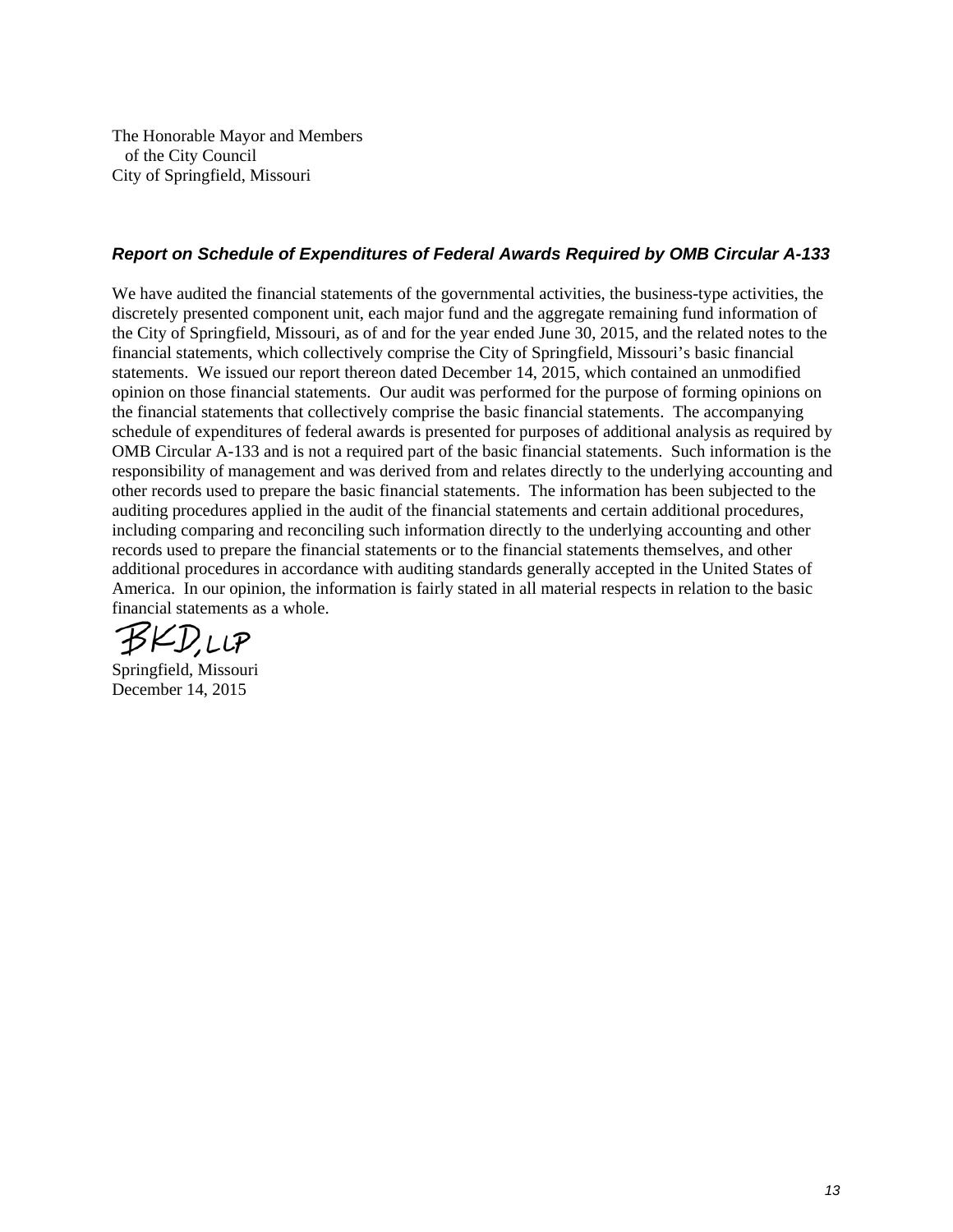#### *Summary of Auditor's Results*

| 1. | The opinions expressed in the independent auditor's report were:                             |            |                           |
|----|----------------------------------------------------------------------------------------------|------------|---------------------------|
|    | Unmodified<br>Qualified<br>Adverse                                                           | Disclaimer |                           |
| 2. | The independent auditor's report on internal control over financial reporting disclosed:     |            |                           |
|    | Significant deficiency(ies)?                                                                 | Yes        | $\boxtimes$ None reported |
|    | Material weakness(es)?                                                                       | Yes        | $\boxtimes$ No            |
| 3. | Noncompliance considered material to the financial statements<br>was disclosed by the audit? | Yes        | $\boxtimes$ No            |
| 4. | The independent auditor's report on internal control over compliance disclosed:              |            |                           |
|    | Significant deficiency(ies)?                                                                 | Yes        | $\boxtimes$ None reported |
|    | Material weakness(es)?                                                                       | Yes        | $\boxtimes$ No            |
|    |                                                                                              |            |                           |

5. The opinions expressed in the independent auditor's report on compliance for each major federal program were:

|                                                                            | <b>CFDA</b>   |                |
|----------------------------------------------------------------------------|---------------|----------------|
| <b>Cluster/Program</b>                                                     | <b>Number</b> | <b>Opinion</b> |
| Special Supplemental Nutrition Program for Women, Infants and              |               |                |
| Children                                                                   | 10.557        | Unmodified     |
| <b>Community Development Block Grants/Entitlement Grants</b>               | 14.218        | Unmodified     |
| <b>HOME</b> Investment Partnerships Program                                | 14.239        | Unmodified     |
| WIOA National Dislocated Worker Grants/WIA National Emergency              |               |                |
| <b>Grants</b>                                                              | 17.277        | Unmodified     |
| Staffing for Adequate Fire and Emergency Response (SAFER)                  | 97.083        | Unmodified     |
| б.<br>The audit disclosed findings required to be reported by OMB Circular |               |                |
| $A-133?$                                                                   | Yes           | No             |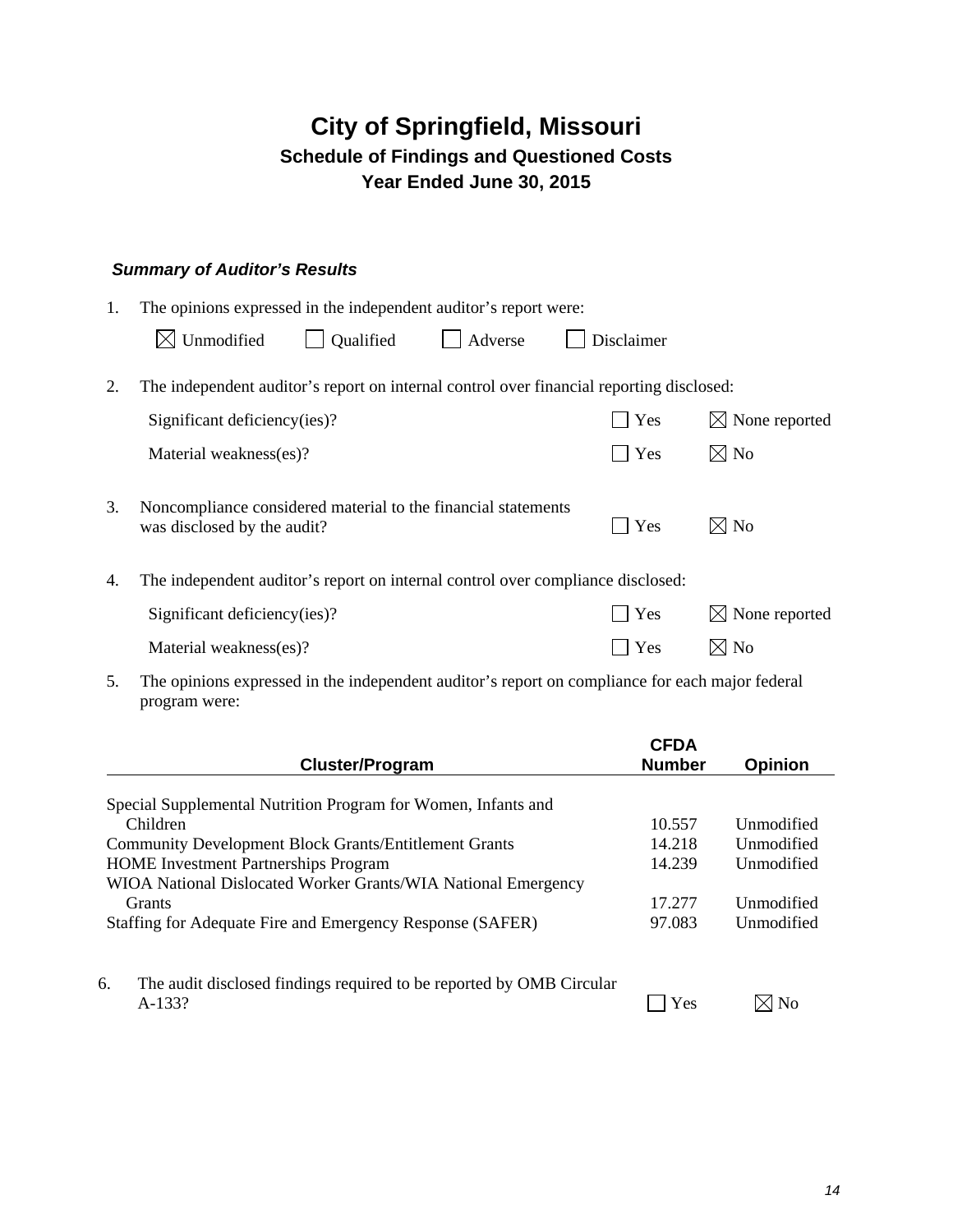7. The City's major programs were:

| <b>Cluster/Program</b>                                                 | <b>CFDA Number</b> |
|------------------------------------------------------------------------|--------------------|
|                                                                        |                    |
| Special Supplemental Nutrition Program for Women, Infants and Children | 10.557             |
| <b>Community Development Block Grants/Entitlement Grants</b>           | 14.218             |
| <b>HOME</b> Investment Partnerships Program                            | 14.239             |
| WIOA National Dislocated Worker Grants/WIA National Emergency Grants   | 17.277             |
| Staffing for Adequate Fire and Emergency Response (SAFER)              | 97.083             |

8. The threshold used to distinguish between Type A and Type B programs as those terms are defined in OMB Circular A-133 was \$407,675.

9. The City qualified as a low-risk auditee as that term is defined in OMB Circular A-133?  $\Box$  Yes  $\Box$  No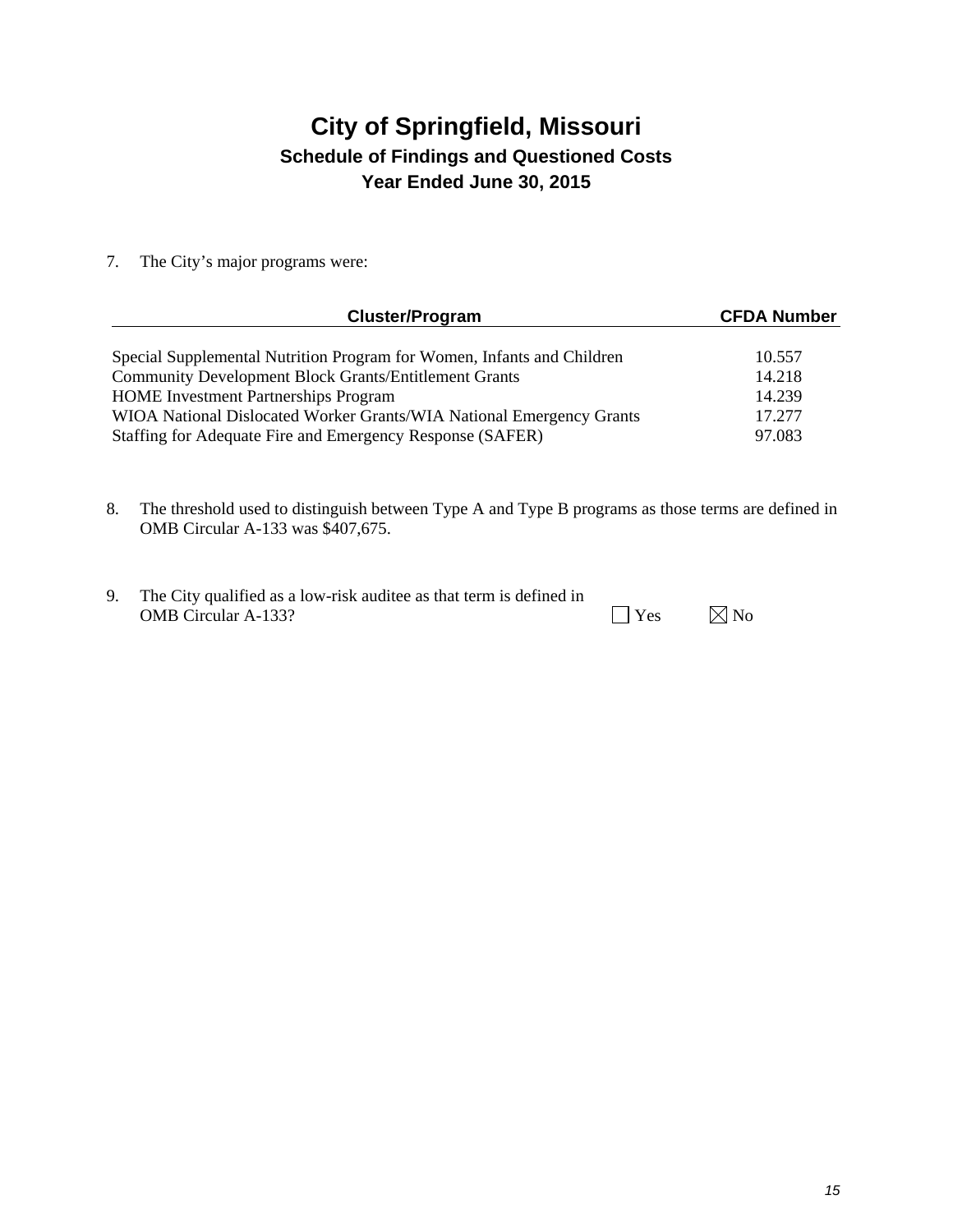**Reference Number** Finding

**Findings Required to be Reported by** *Government Auditing Standards*

No matters are reportable.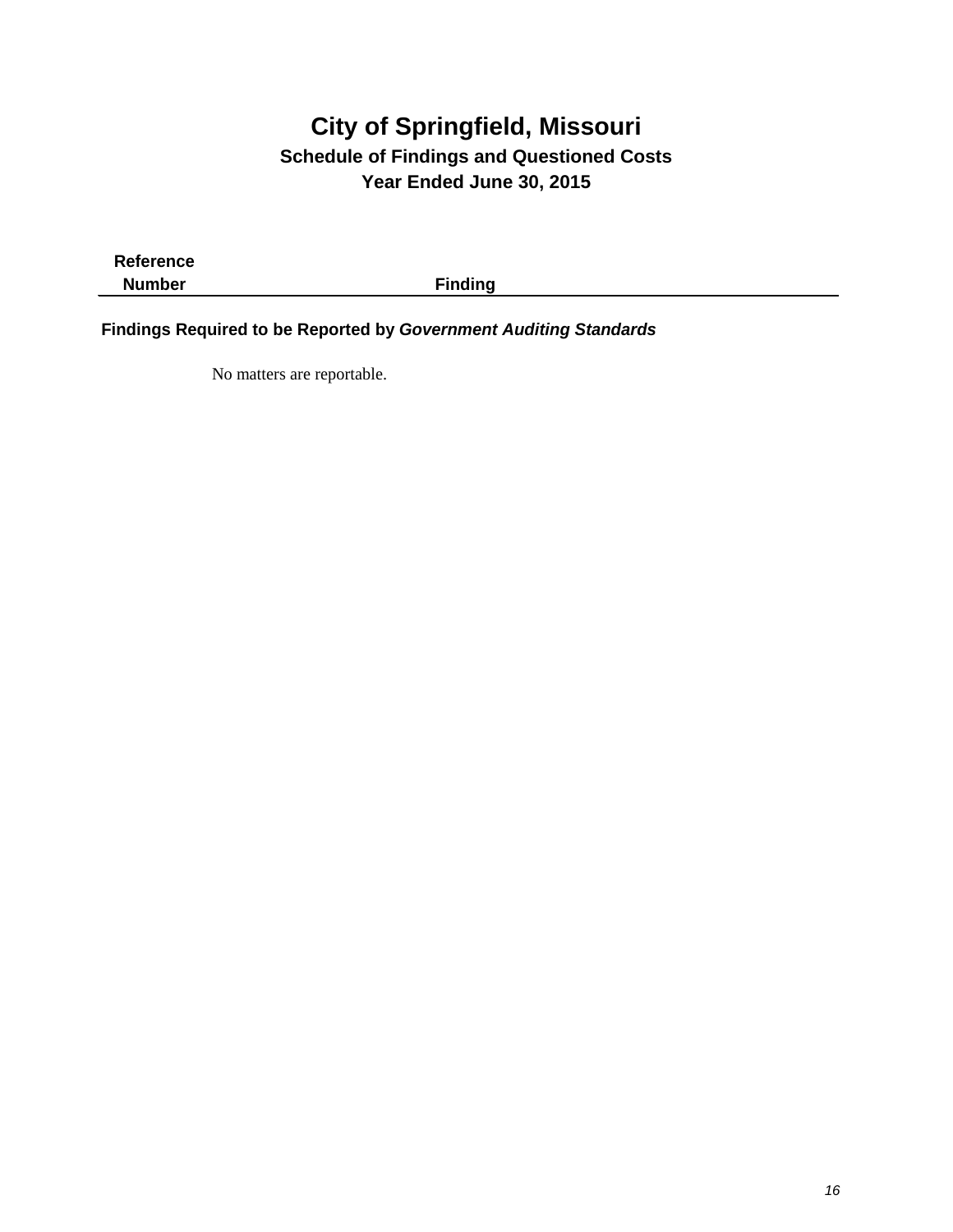| <b>Reference</b> |                | Questioned |
|------------------|----------------|------------|
| <b>Number</b>    | <b>Finding</b> | Costs      |
|                  |                |            |

#### **Findings Required to be Reported by OMB Circular A-133**

No matters are reportable.